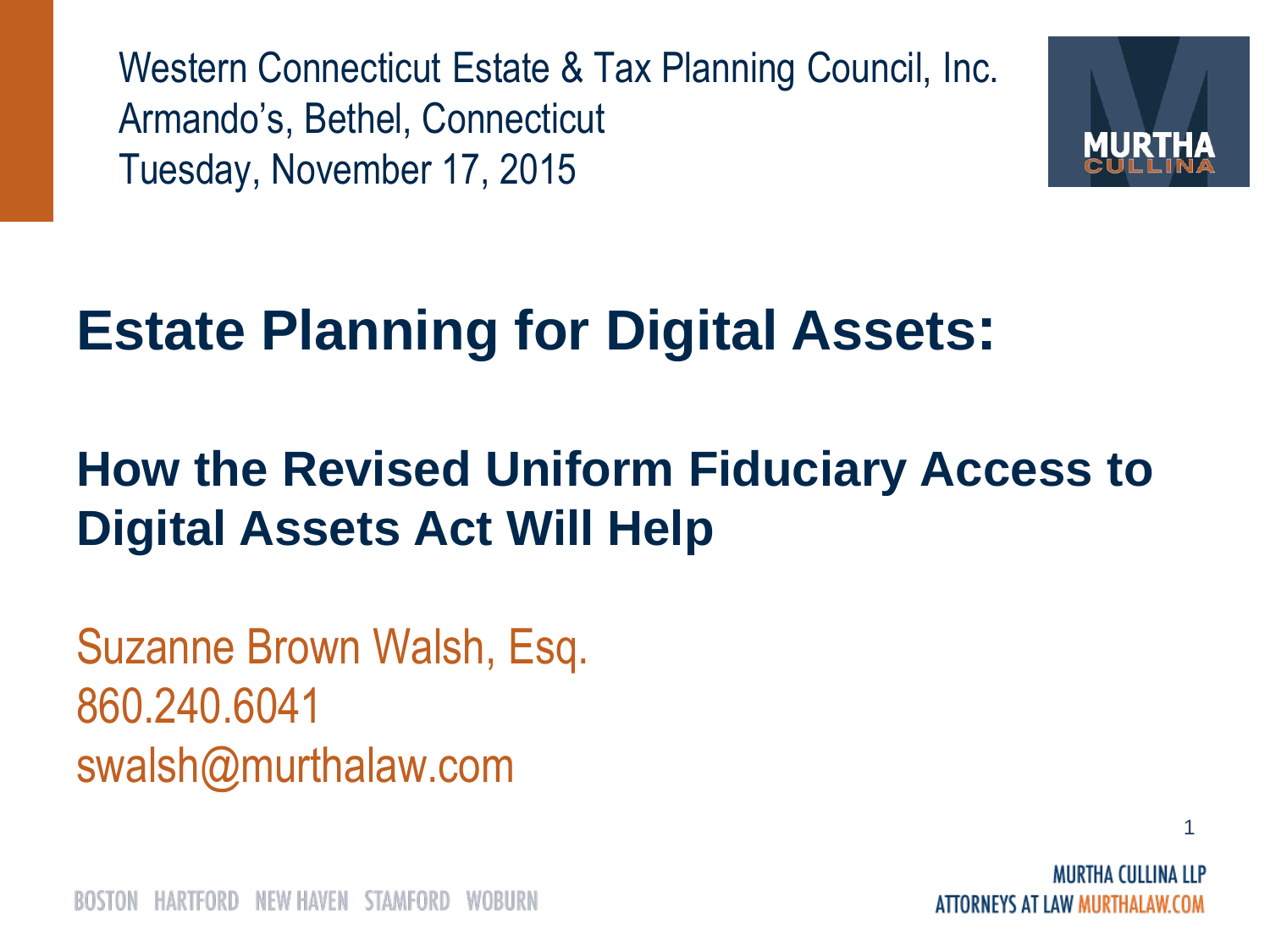#### Why Draft a Uniform Law on Fiduciary Access to Digital Assets?



- The majority of people use computers, e-mail, and many use cloud based storage services.
- All of the service providers and custodians have customers in all 50 states, so uniformity will be beneficial
- Only 9 states (CT, DE, ID, OK, IN, LA, RI, NV and VA) have enacted laws specifically granting some type of fiduciary access to digital assets; only Delaware's addresses all fiduciaries and all types of assets
- Of the federal privacy and computer fraud and abuse laws, only one mentions fiduciaries
- Federal Privacy Law Prohibits disclosure of certain electronic communications content without account holder's lawful consent

What is the

• Digital assets have significant value

True Value of your Digital Assets?



2

NEW HAVEN SIAMFORD

MIIRTHA (IIITINA ITP ATTORNEYS AT LAW MURTHALAW.COM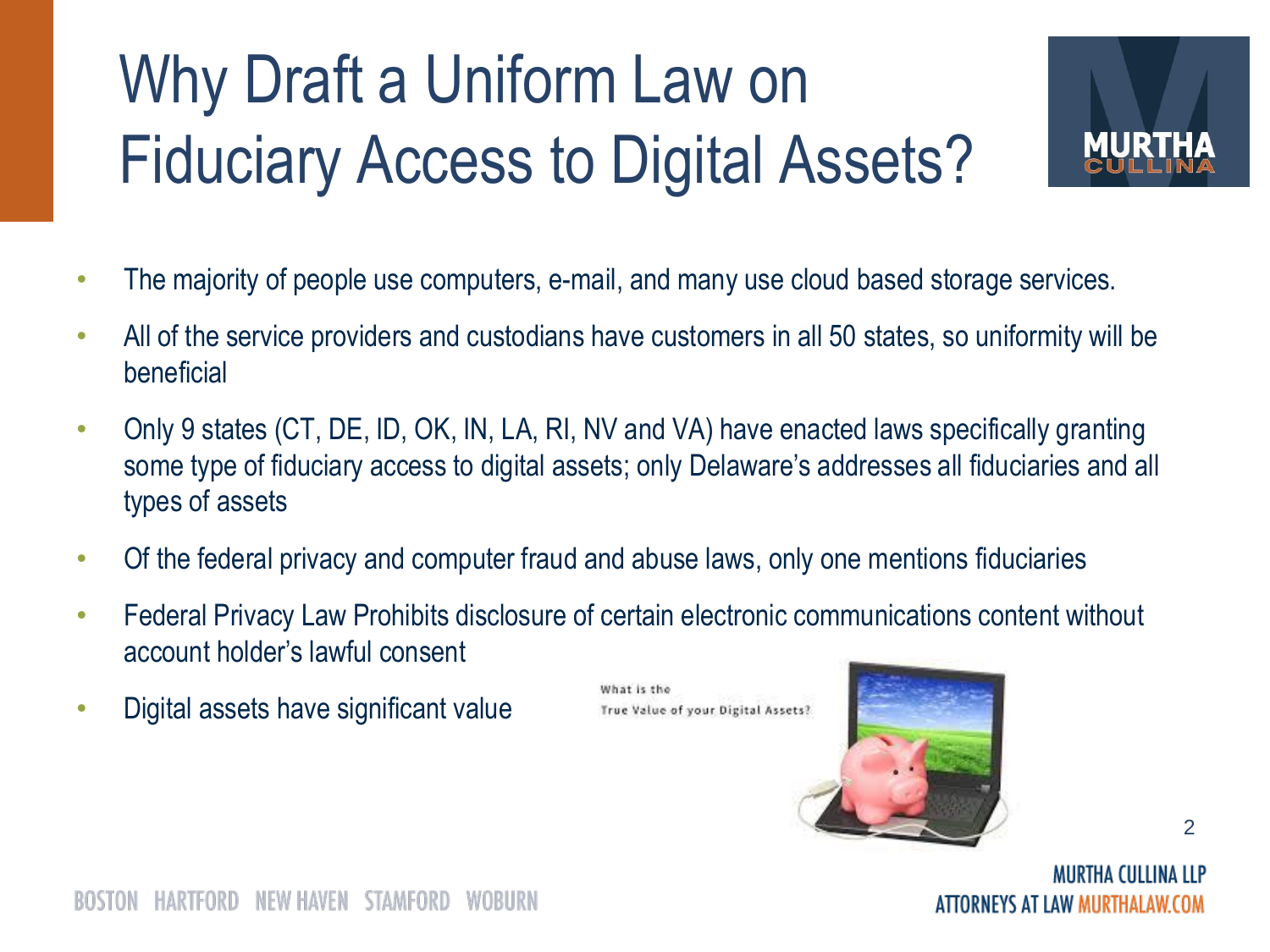## The future (?)





"If anyone's interested in taking over Ed's Instagram"<br>"account, see me after the service."

**BOSTON** HARTFORD NEW HAVEN STAMFORD WOBURN

**MURTHA CULLINA LLP ATTORNEYS AT LAW MURTHALAW.COM**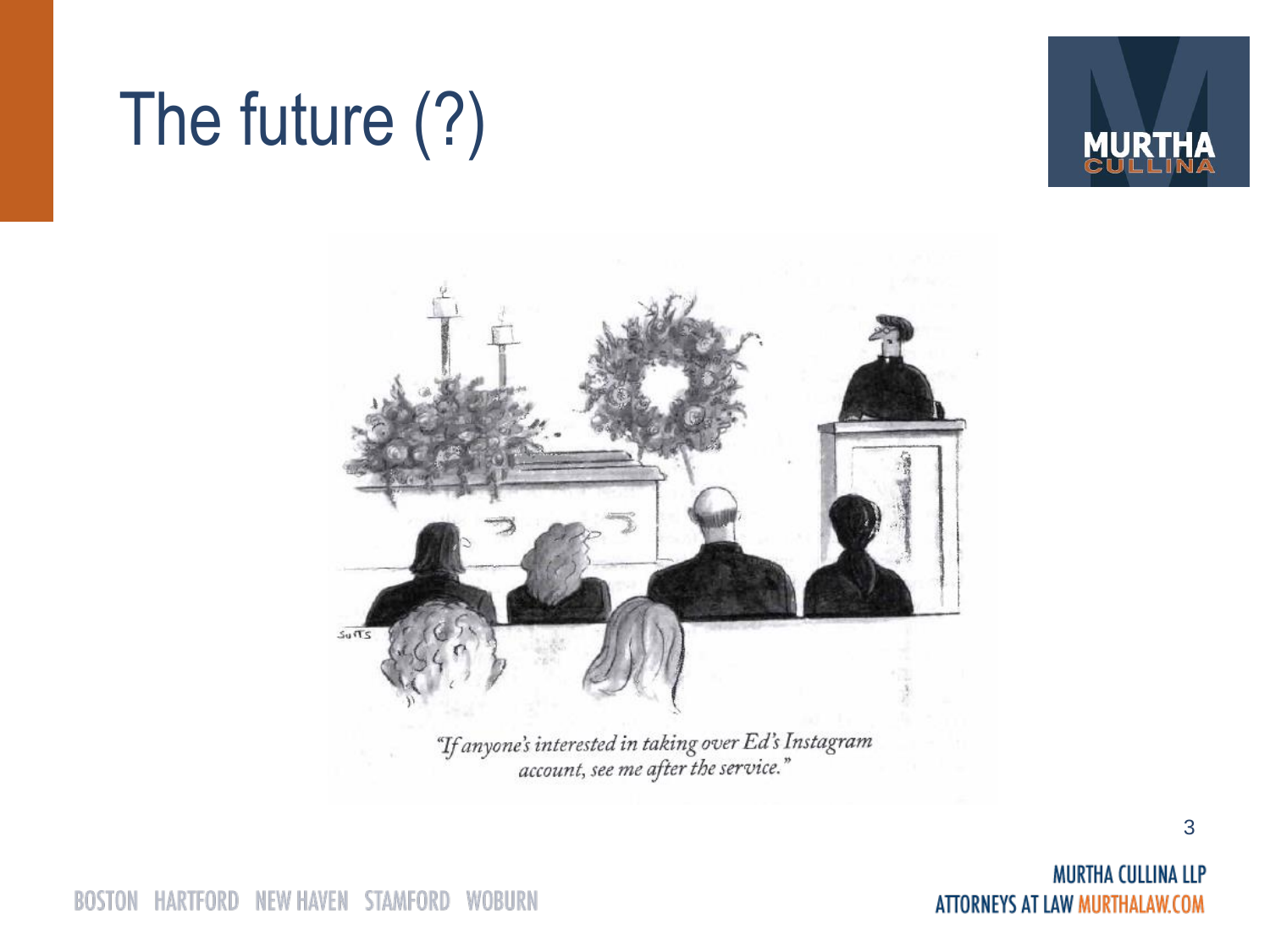## UFADAA (2014)



- The Uniform Law Commission is a nonprofit, unincorporated association that for 124 years has been providing states with nonpartisan, proposed model legislation on various subjects.
- Once a subject is approved as an appropriate one for the ULC, it appoints a drafting committee consisting of commissioners, ABA Advisors and observers.
- The UFADAA drafting committee was approved in 2012, met four times, and the act was approved at its 2014 annual meeting in Seattle.
- UFADAA premised on asset neutrality so its defaults encouraged fiduciary access
- www.uniformlaws.org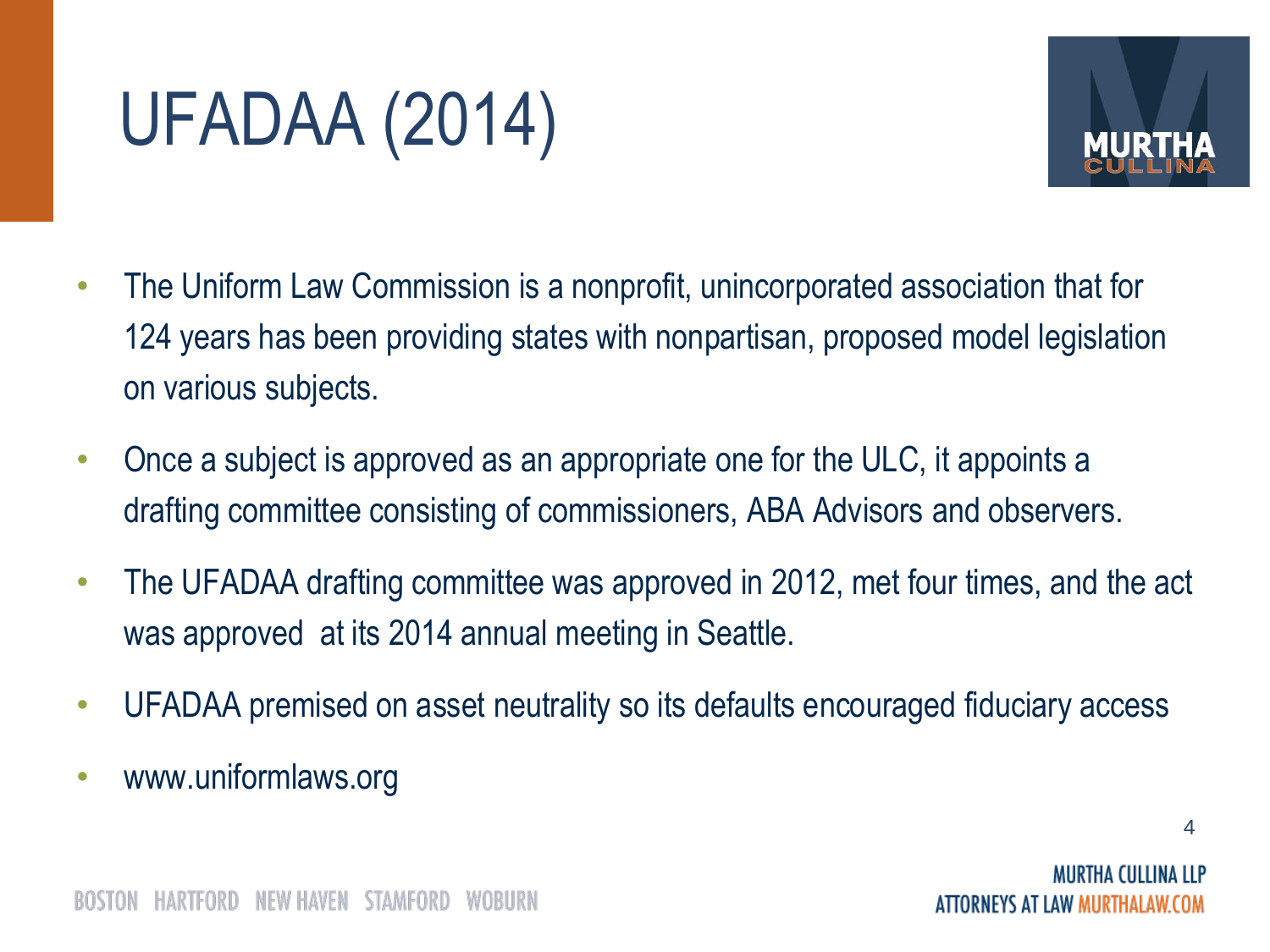## UFADAA Enactment



- 27 states introduced UFADAA bills, but none were enacted
- Arkansas, California, Colorado, Connecticut, Florida, Hawaii, Idaho, Illinois, Indiana, Kentucky, Maine, Maryland, Massachusetts, Minnesota, Mississippi, Montana, Nebraska, Nevada, New Mexico, North Dakota, Oregon, Pennsylvania, South Carolina, Tennessee, Texas, Virginia, Washington
- First enactment by Delaware when HB 345 signed on 8/12/14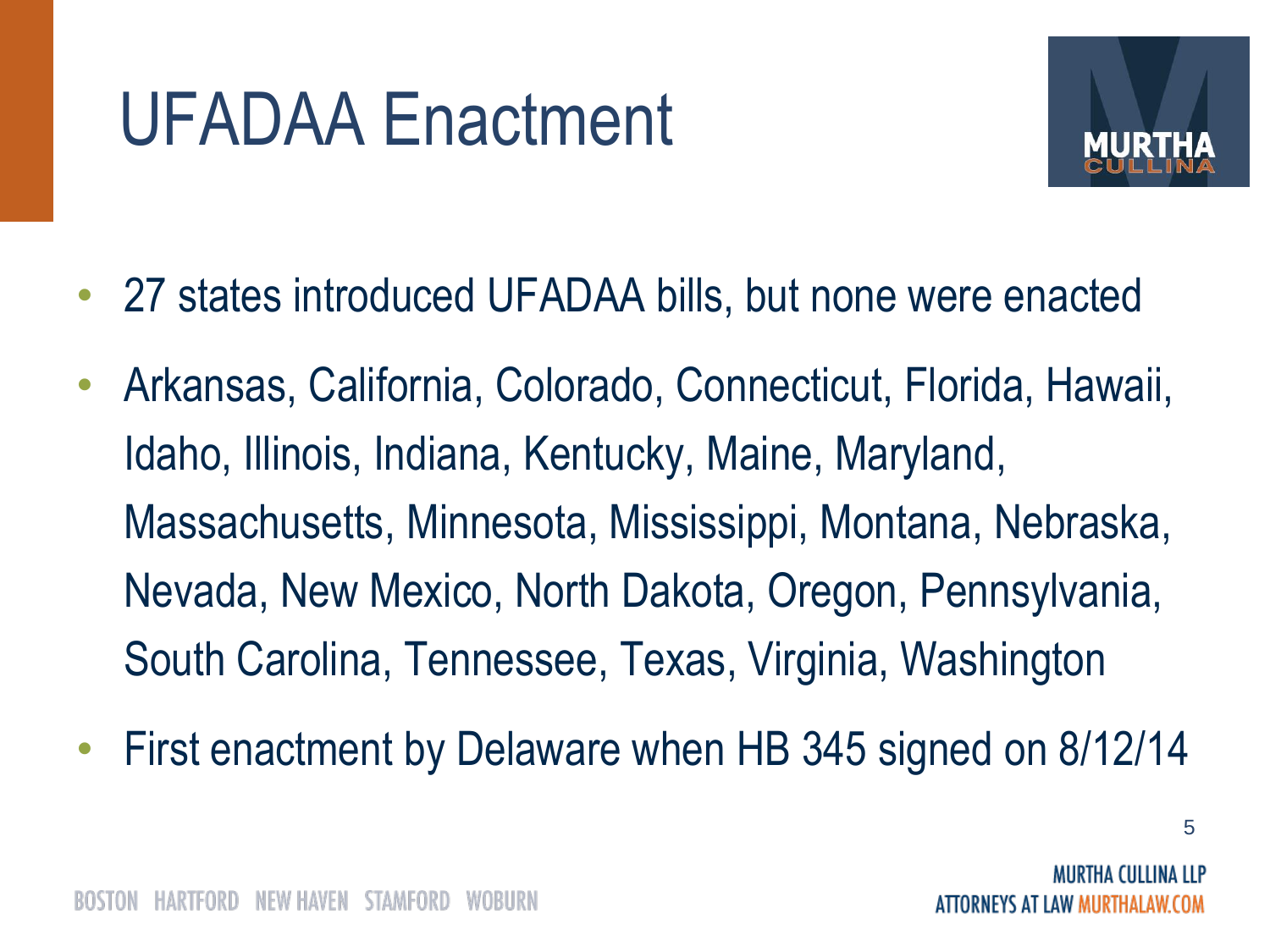## Revised UFADAA (2015)



6 • Despite the high number of bill introductions, UFADAA has not been enacted into law anywhere except Delaware, where a substantially similar law based on a final draft of UFADAA was enacted in 2014. The 2015 bills were blocked by a coalition of internet-based businesses and privacy advocates that opposed certain provisions of UFADAA and offered their own limited model legislation (a version of which was enacted in Virginia).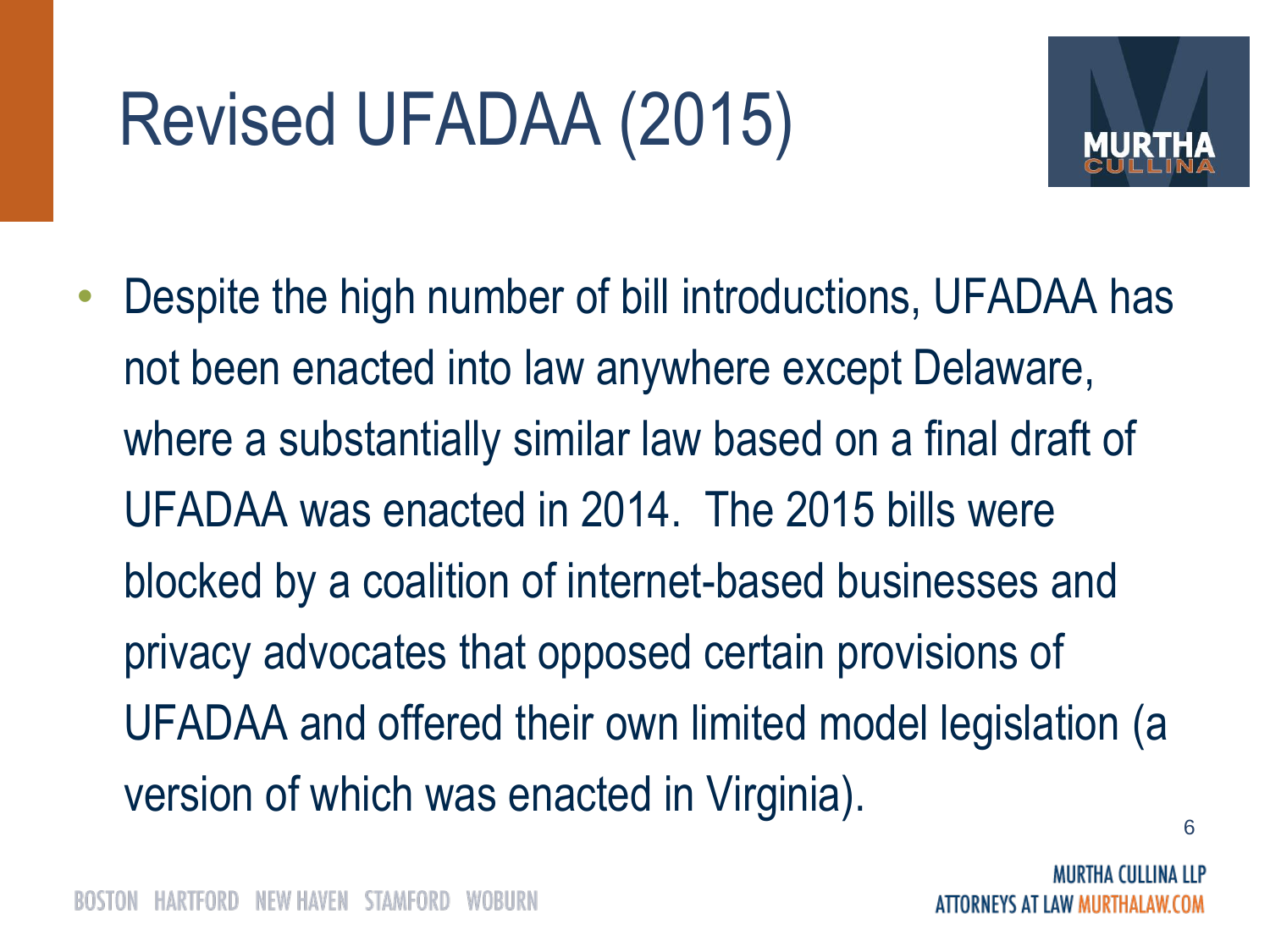## Revised UFADAA (2015)



- Revised UFADAA was officially approved on July 15, 2015.
- Revisions clarify the application of federal privacy laws, better define the rights and duties of all parties, and give legal effect to an account holder's instructions for the disposition of digital assets.



7

SIAMFORD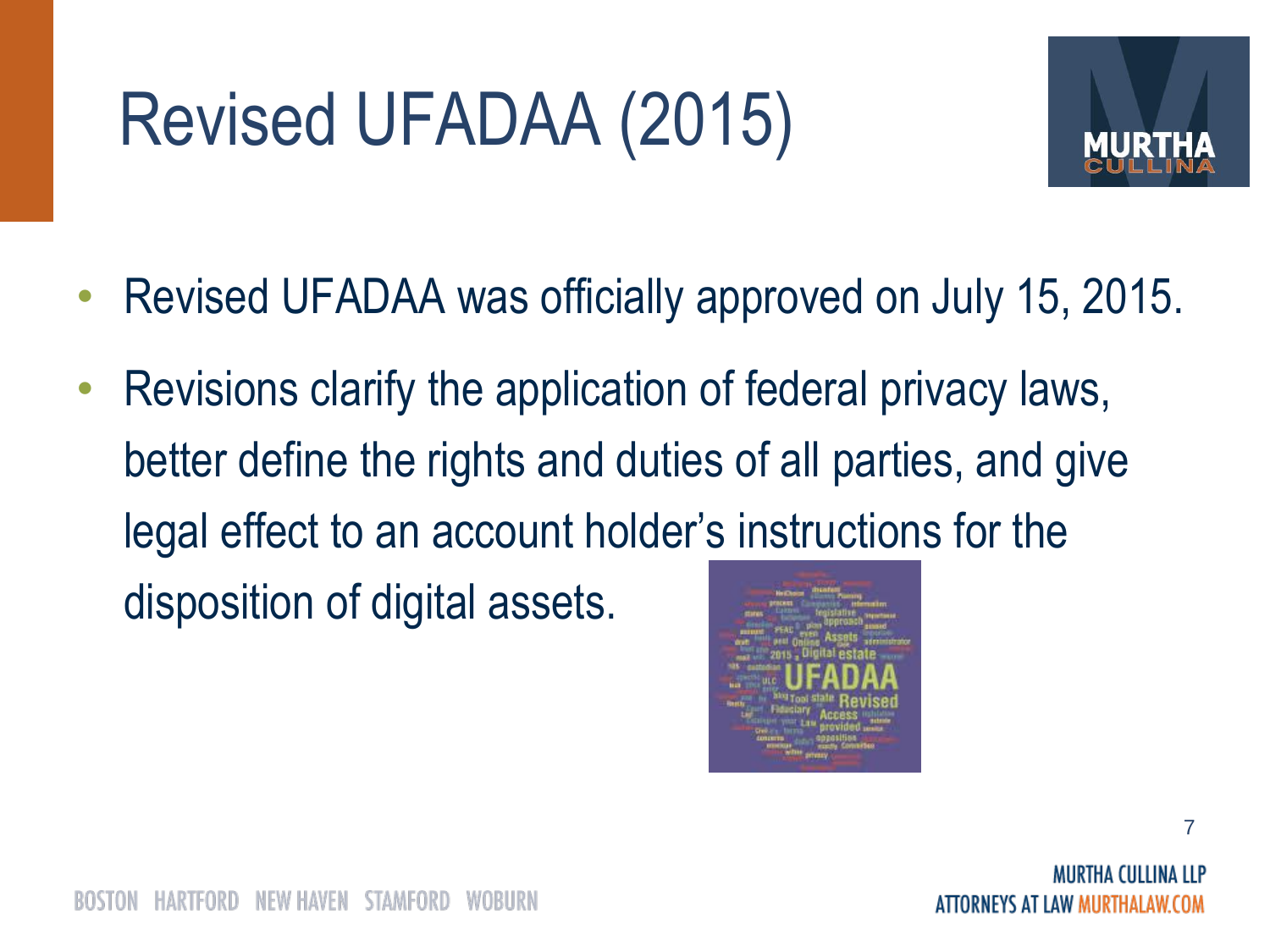## Challenges to Fiduciary Access to Digital Assets



- Outdated state probate codes
- Federal and state privacy, computer fraud and data protection laws
- Passwords and Encryption
- Terms of Service Agreements/Privacy Policies Governing Accounts



MIIRTHA (IIITINA ITP ATTORNEYS AT LAW MURTHALAW.COM

NEW HAVEN STAMFORD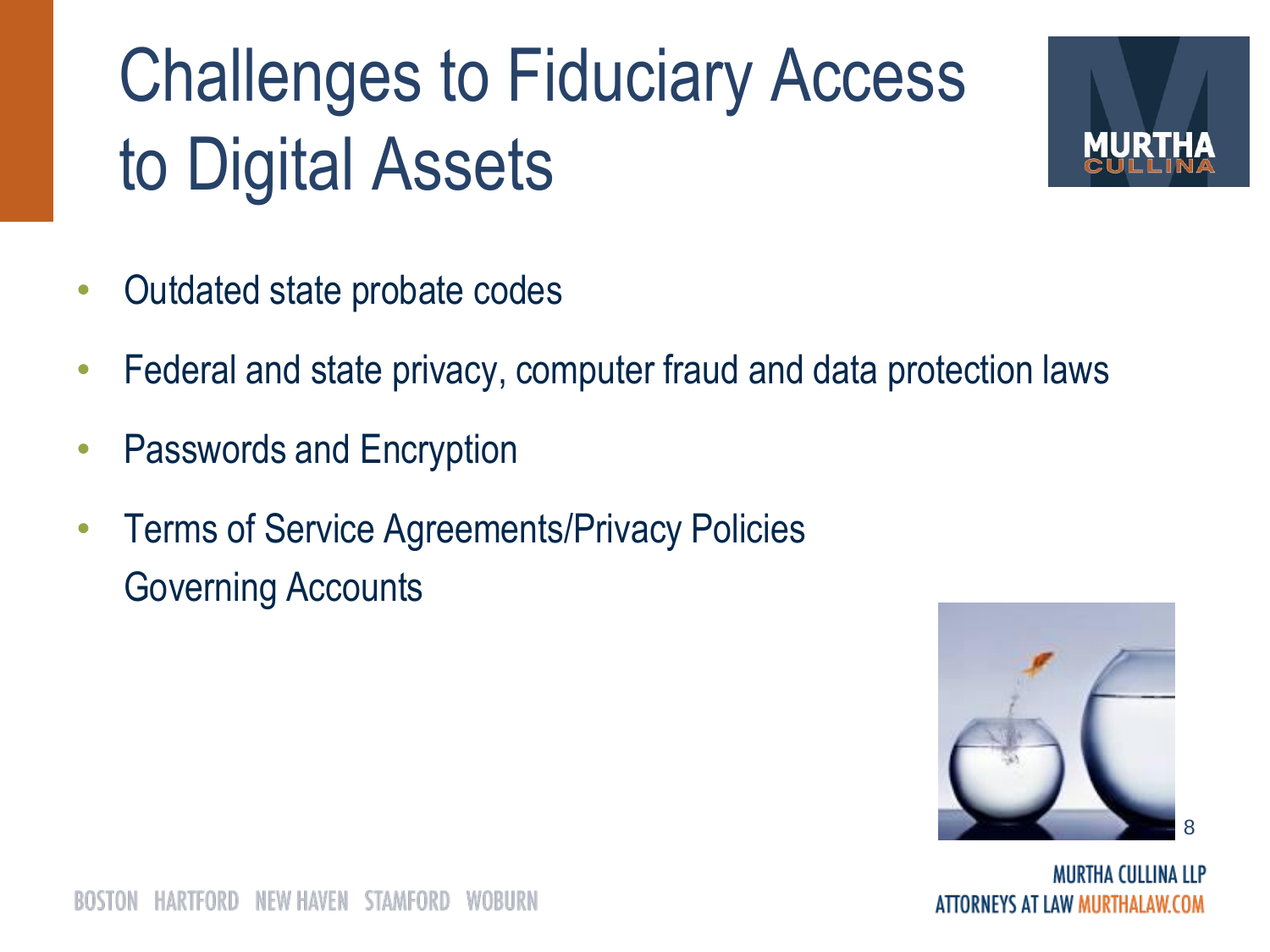## Federal Privacy Laws



- 4<sup>th</sup> Amendment provides citizens with a strong expectation of privacy in their homes: "The right of the people to be secure in their persons, houses, papers, and effects, against unreasonable searches and seizures, shall not be violated, and no Warrants shall issue, but upon probable cause...."
- 4<sup>th</sup> Amendment prevents government from searching homes without probable cause and a search warrant.

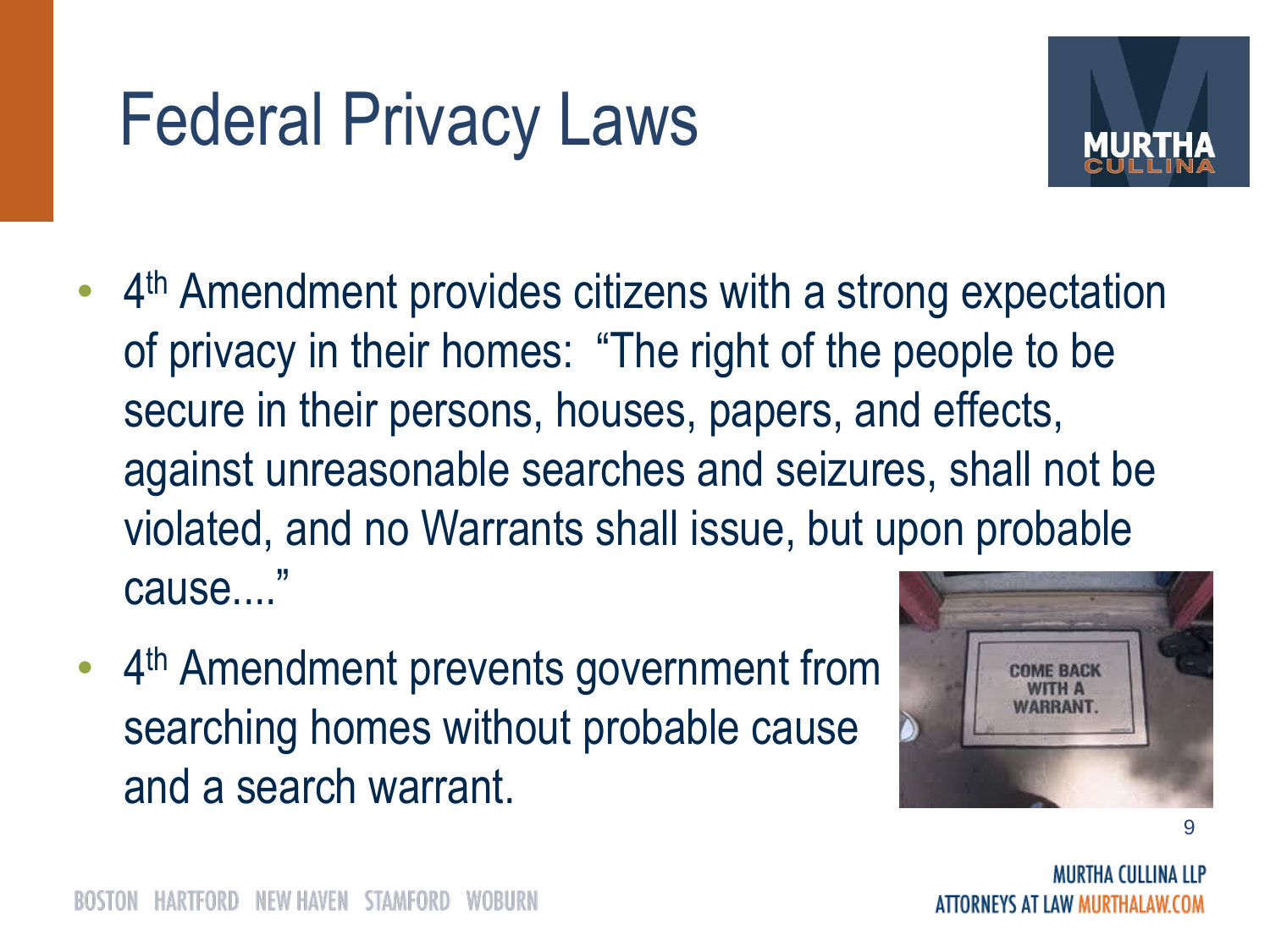## Federal Privacy Laws

Persons using computer *networks* at home have the same expectation of privacy, but a computer network is not physically located or being accessed within computers, or in homes, so it is not protected by the  $4<sup>th</sup>$  amendment.

To fill that gap, Congress enacted the **Stored Communications Act** ("SCA") in 1986, as a part of the **Electronic Communications Privacy Act**  ("ECPA"). The SCA is codified as 18 U.S.C. Sections 2701-2711.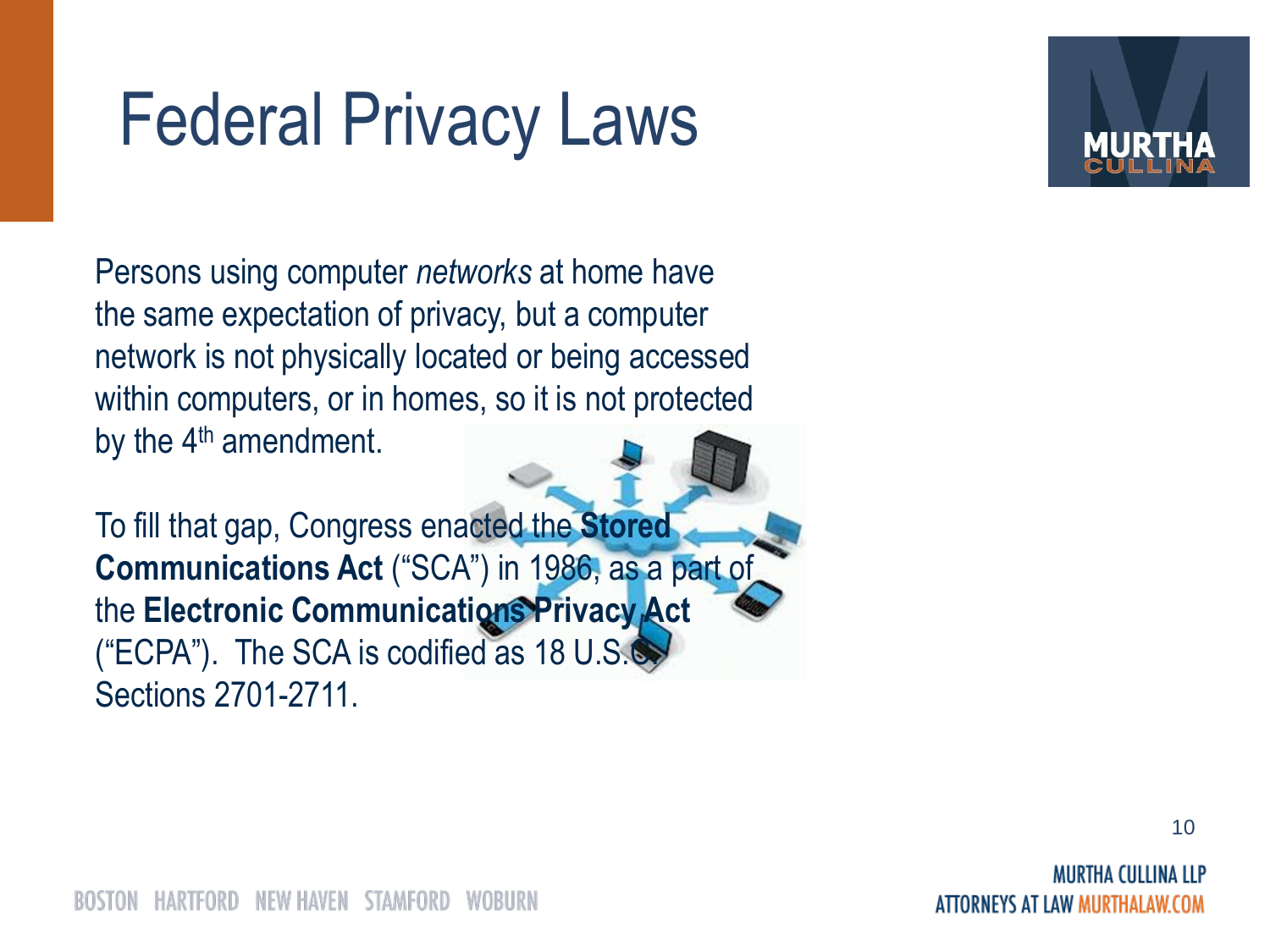

The privacy protections of the SCA prohibit certain providers of *public* communications services from disclosing the *contents* of user's communications to a government or nongovernment entity (different rules apply to each), except under limited circumstances which are akin to the "warrant" required under the Fourth Amendment.

Privacu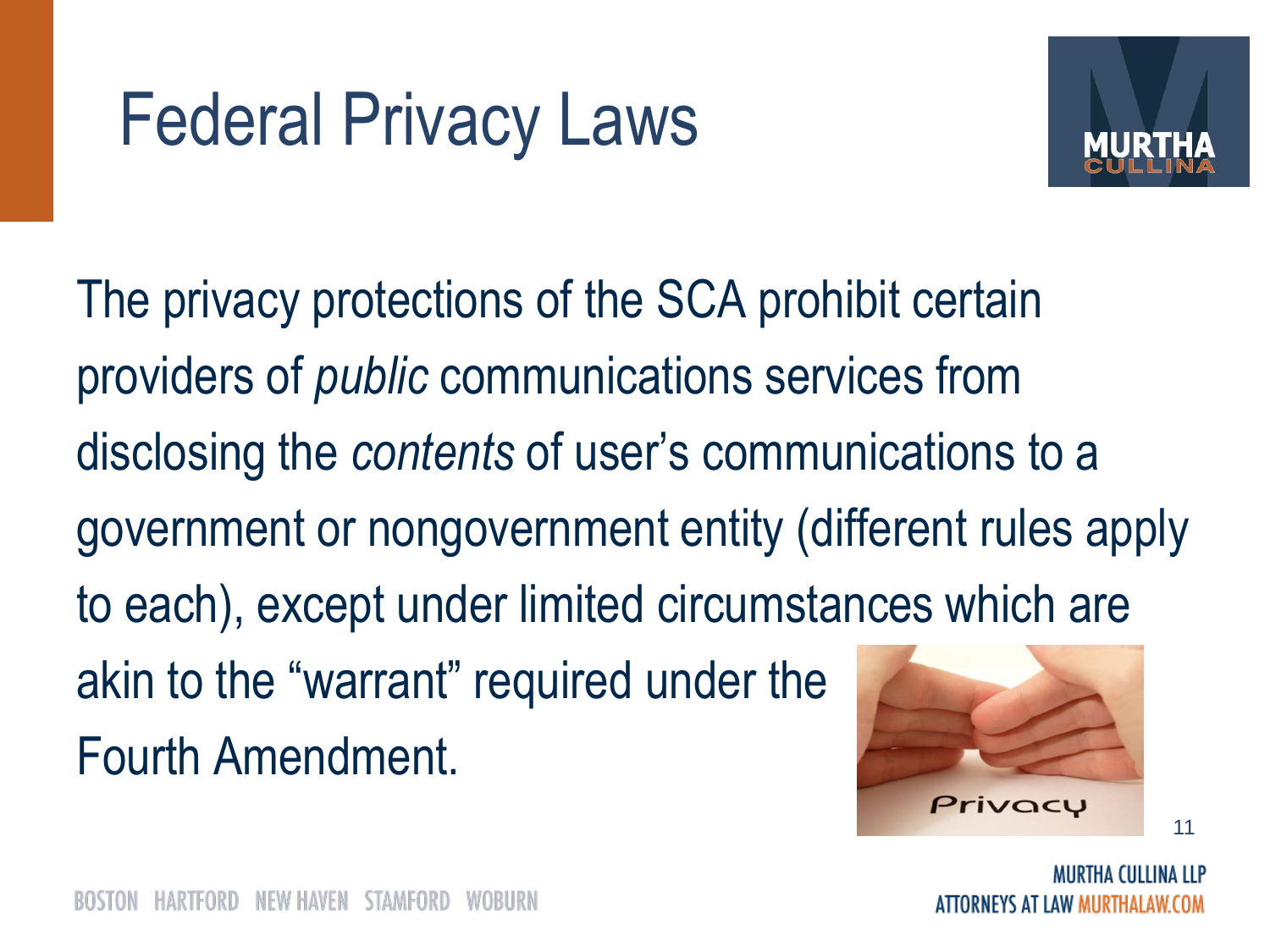## Federal Privacy Laws



- If an e-mail provider only provides it to specific people (such as employees or students) and not to the general public, that provider is not subject to the SCA and cannot use its provisions as a shield against a fiduciary's request for copies of communications or access to an account.
- However, a "private" EC provider such as an employer may have other, legitimate grounds for refusing fiduciary access.

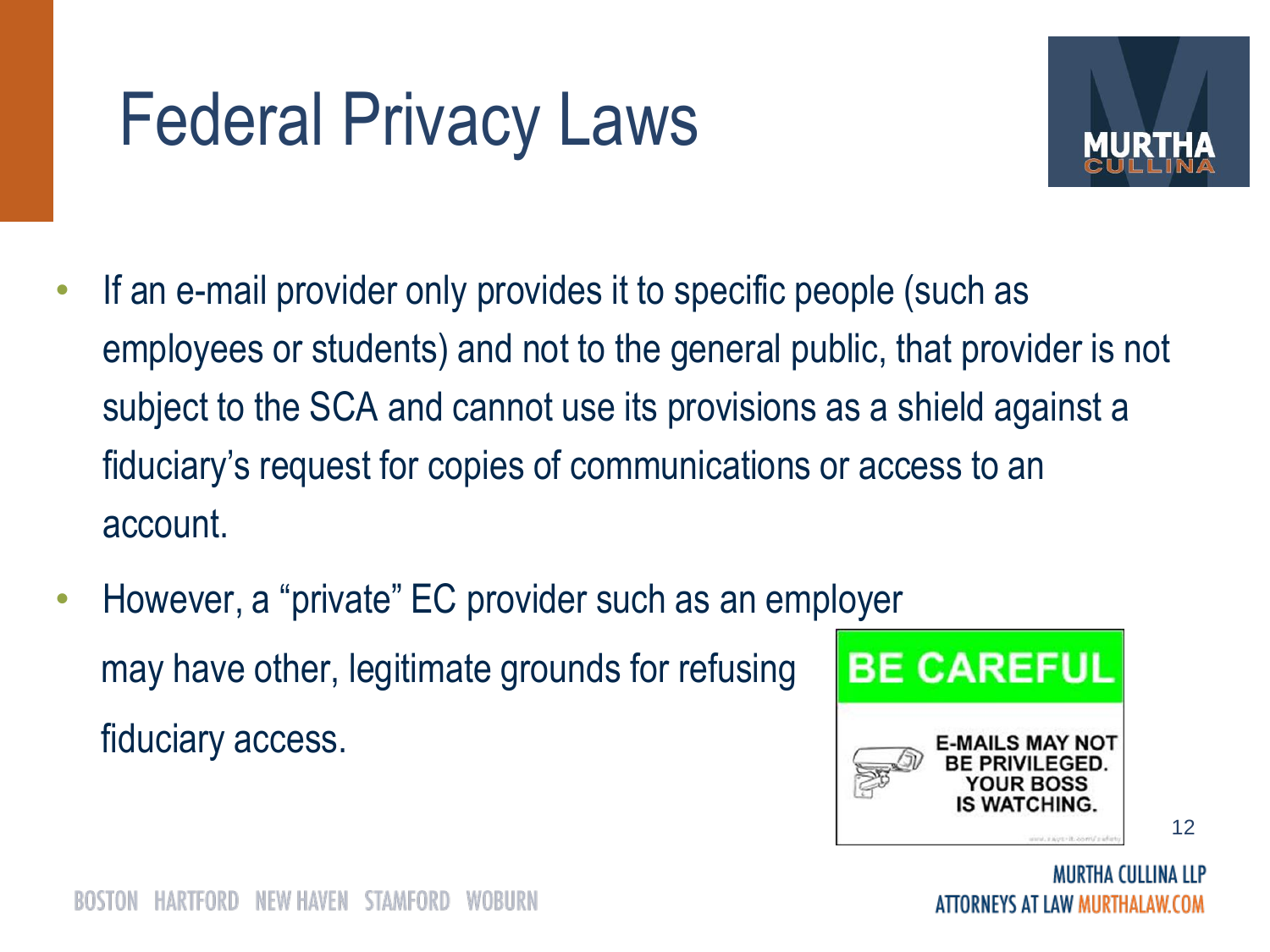## Fiduciary Access under Federal Privacy Laws



- SCA prohibits ISP's from divulging EC contents unless 1 of 2 relevant exceptions applies. ISP's face civil damages of at least \$1,000 per ECPA violation.
- **Exception 1** allows disclosure to the recipient/addressee of the EC or to the recipient/addressee's **Agent**.
- **Exception 2** allows disclosure of the EC to third parties with the **"lawful consent"** of either its sender or recipient/addressee.
- There is evidence that Congress intended authorized agents to be able to authorize disclosure of the contents of electronic communications. Senate Report No. 99-541 on ECPA, taken from the comments to § 2702 (page 37) says: "Either the sender or the receiver can directly **or through authorized agents** authorize further disclosures of the contents of their electronic communication."

ORNEYS AT LAW MURTHALAW.COM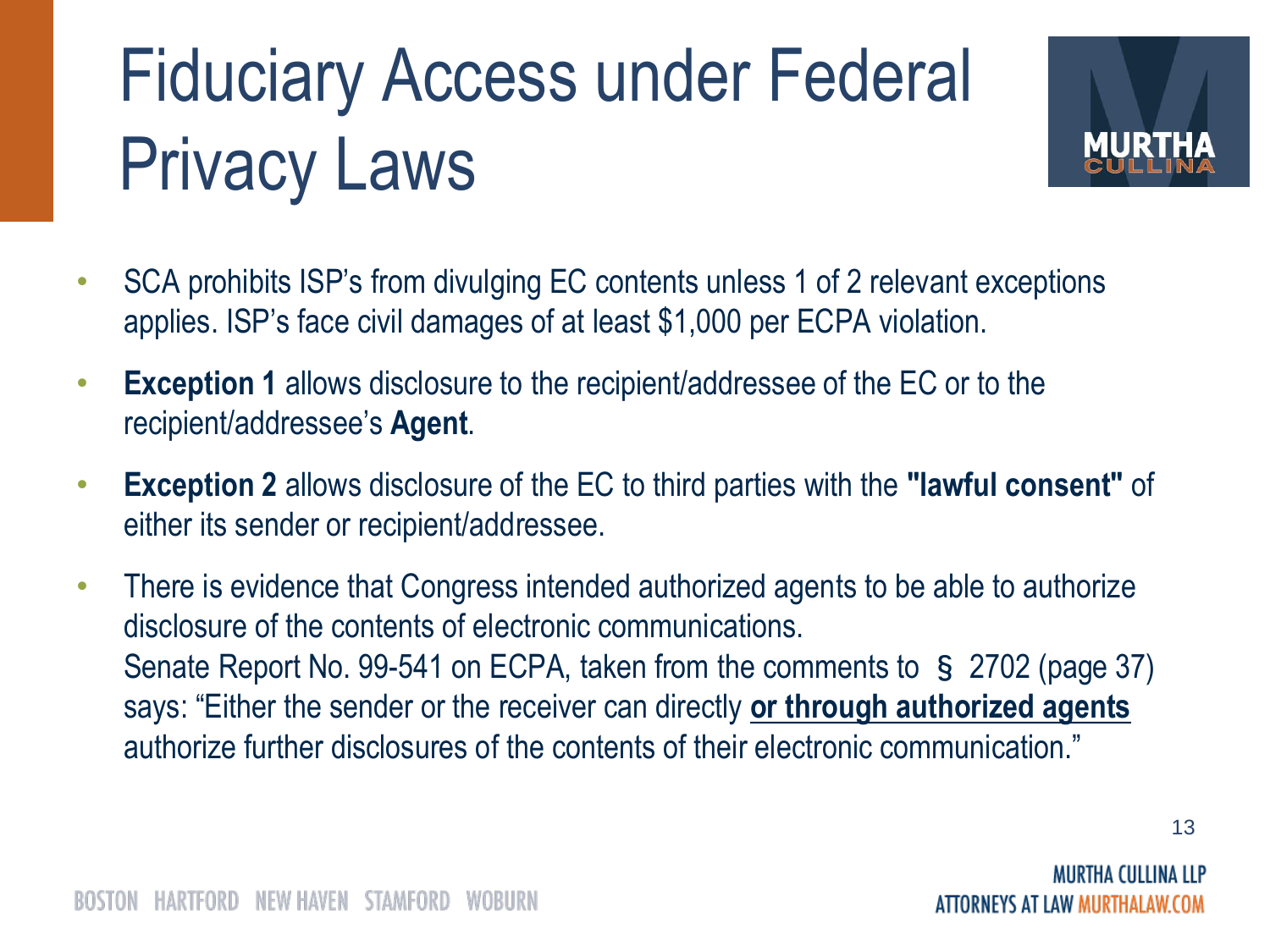## Federal Privacy Laws only Protect Content



- Providers are allowed to divulge *non-content* information such as the user's name, address, connection records, IP address, and account information, because the SCA only prohibits the disclosure of the *contents* of communications.
- The subject line of an email has been held to be content (*Optiver* case).
- Social media account contents (photos, videos, posts) not readily accessible to the public are probably all "communications" protected by the SCA.
- Public posts are not protected.

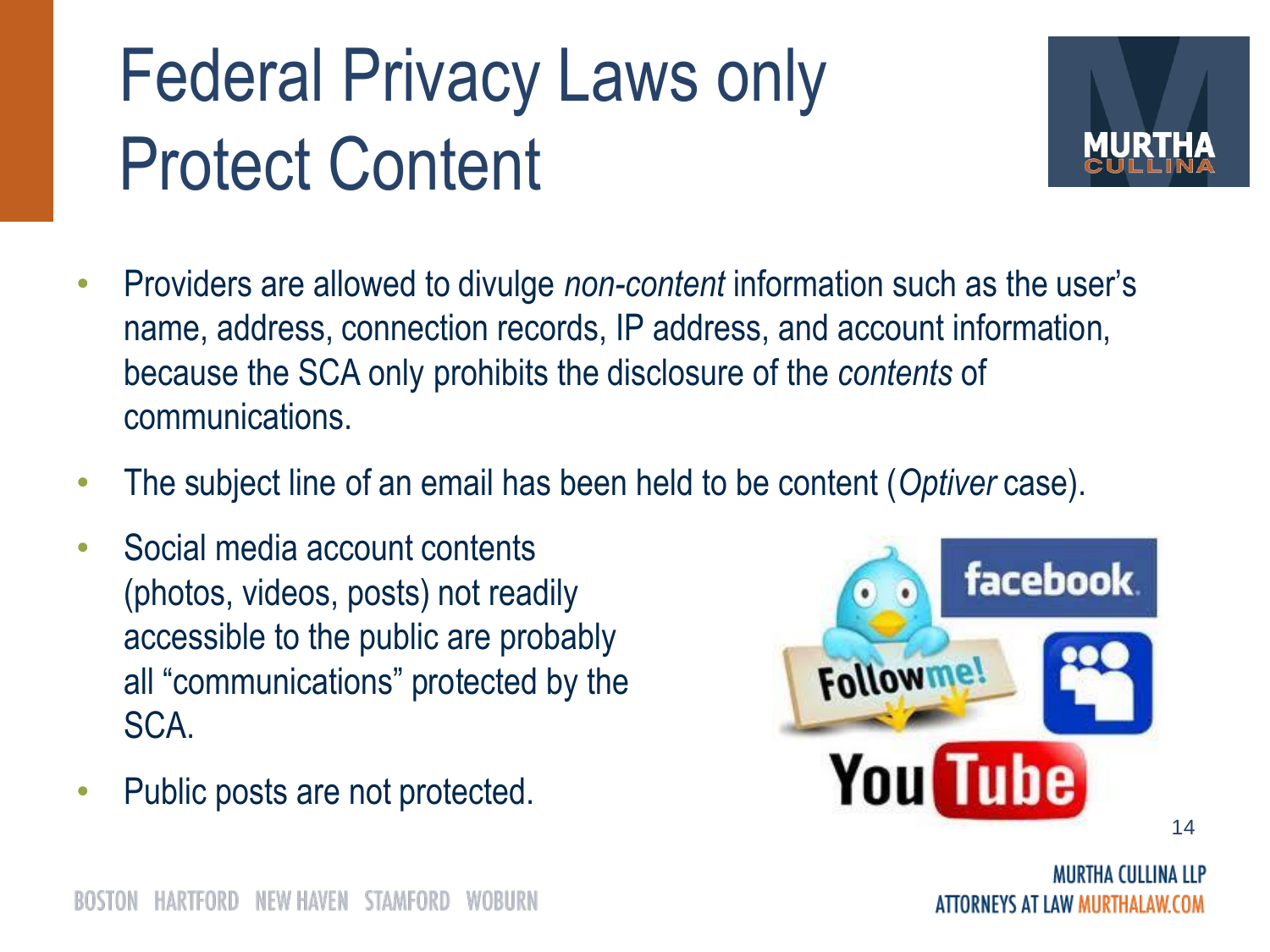## Computer Fraud and Abuse Acts



- Each state and Congress has enacted a "Computer Fraud and Abuse Act ("CFAA") that criminalizes (or at least, creates civil liability for) the unauthorized access of computer hardware and devices, and the data stored thereon.
- For example, C.G.S. Section 53a-251 criminalizes "unauthorized access" to a computer system, which occurs when "knowing that [a person] is not authorized to do so, he accesses or causes to be accessed any computer system without authorization."
- If the account holder expressly authorized the fiduciary to access her computers, it is unlikely that such *computer* access violates the CFAA.





15

MIIRTHA (IIIIINA IIP ATTORNEYS AT LAW MURTHALAW.COM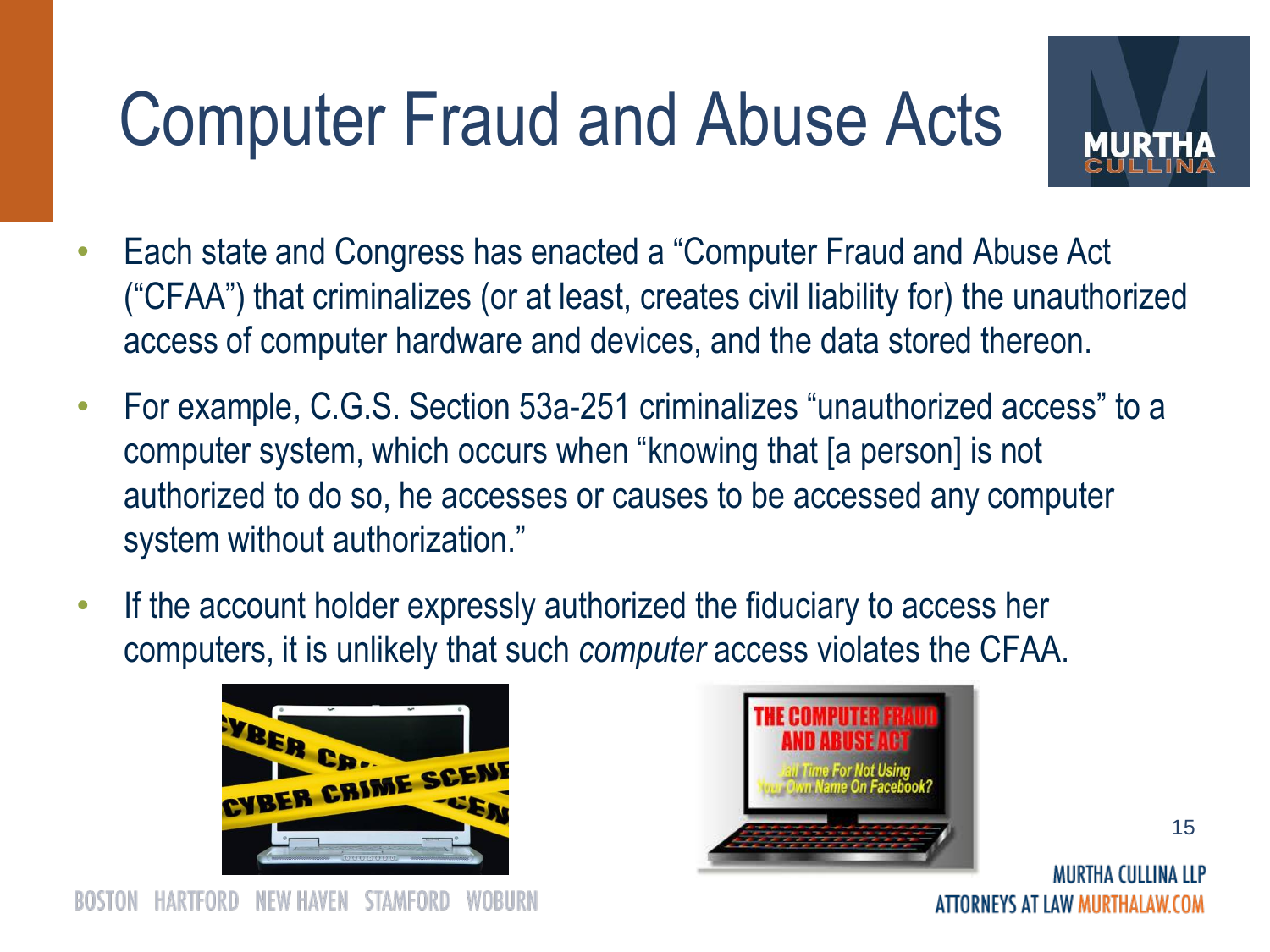#### Computer Fraud and Abuse Acts (TOSA violations)



- Even with user authorization to access the user's computer(s), the fiduciary may still be breaking the law. Access to a user's online account requires accessing the provider's or another vendor's computers, which requires *the service provider's* further authorization.
- If the provider's TOSA prohibits third parties from accessing the account, when the fiduciary does so, even with the user's authorization, he violates the TOSA and thereby exceeds his authorized access *to the service provider's system*.
- Federal prosecutors have used the CFAA to prosecute defendants *based solely on violations of a website's TOSA*. The Aaron Swartz case was one highly publicized example of such prosecution. He was a self-described internet activist who committed suicide in 2013, while facing prosecution for impermissibly downloading 4.8 million academic articles from the JSTOR digital library system.



16

**MURTHA CULLINA LLP** ATTORNEYS AT LAW MURTHALAW.COM

*Aaron Swartz*

NEW HAVEN STAMFORD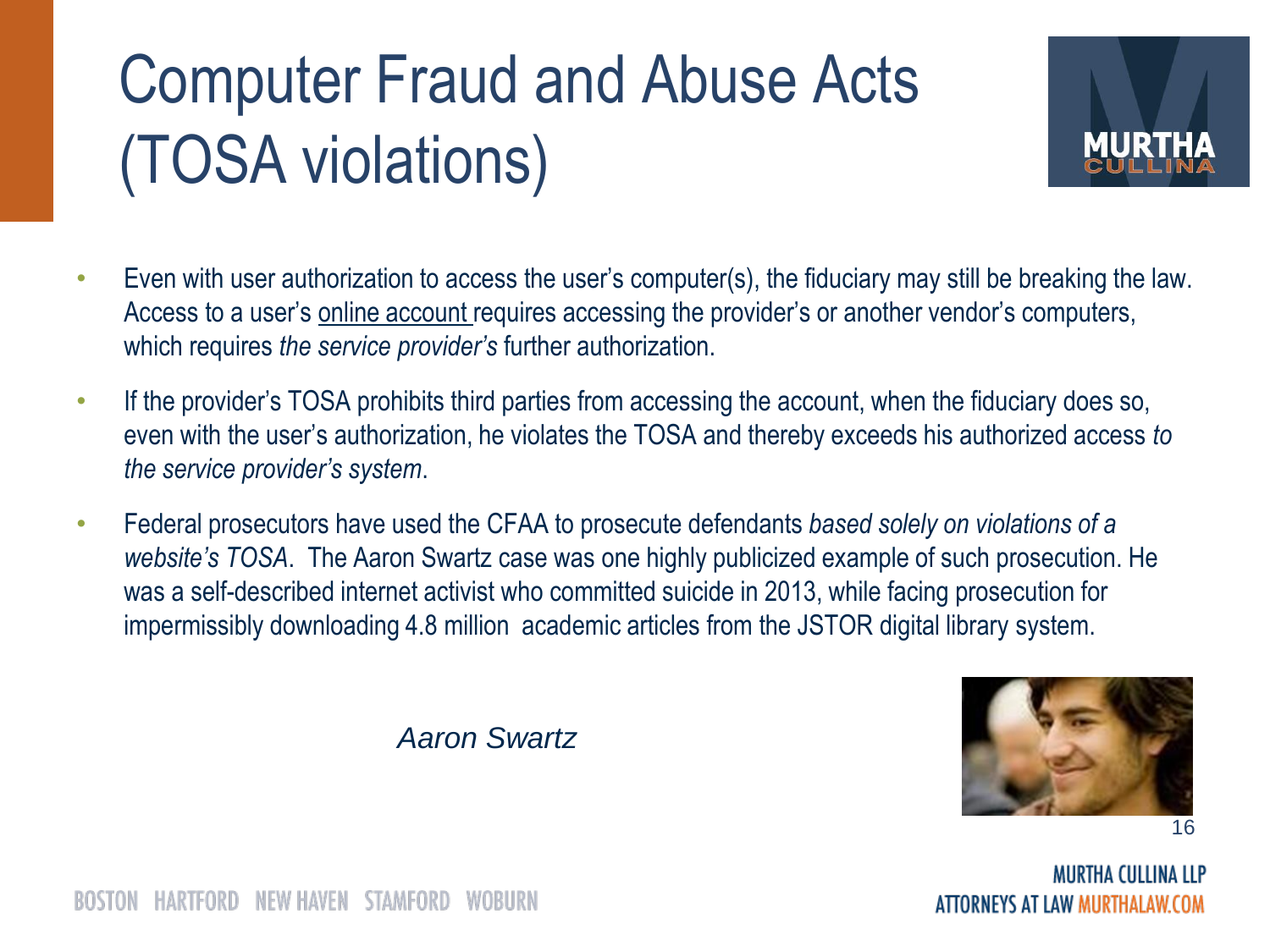#### Computer Fraud and Abuse Acts (TOSA violations)



- Last summer, The Guardian ran an article about Londoners clicking yes on a EULA that required turning over their first-born child in order to use free Wi-Fi: http://tinyurl.com/ng8379o
- *See* Terms of Service Didn't Read at https://tosdr.org/

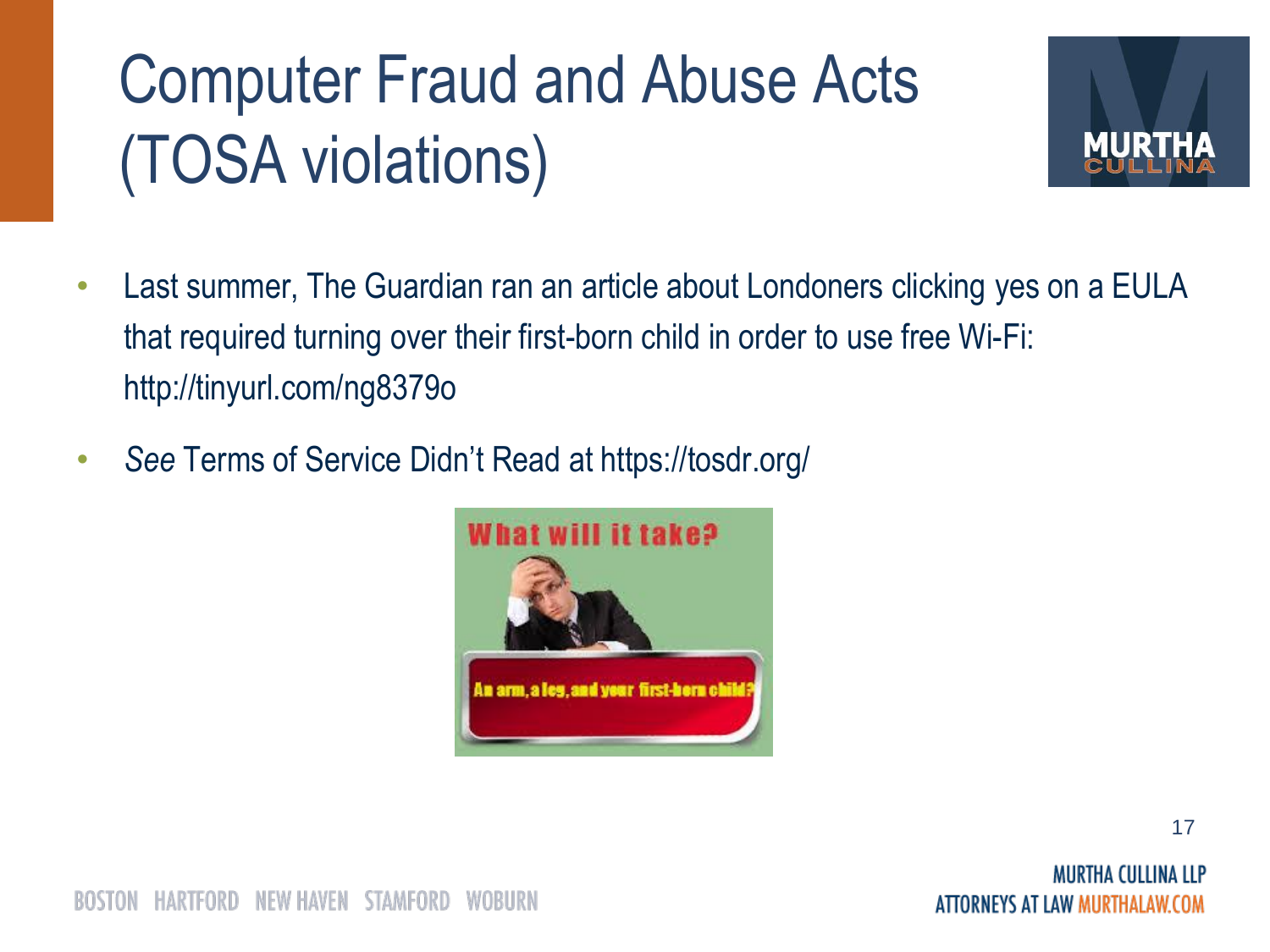#### Computer Fraud and Abuse Acts (TOSA violations)



• A federal jury in Massachusetts awarded a plaintiff significant monetary damages in a civil action brought under the SCA. The defendant had been given the plaintiff's email account password, so she could access it to read consultation reports when the two parties practiced medicine together. When the defendant left the practice and a business dispute arose, she used the plaintiff's unchanged password to access the account for reasons connected to the business dispute. The plaintiff sued, alleging her later access was unauthorized under the SCA. Despite very thin (or nonexistent) testimony to support the damage claim, the jury awarded the plaintiff \$450,000 for the unauthorized intrusion.



MURTHA CULLINA LLP ORNEYS AT LAW MURTHALAW.COM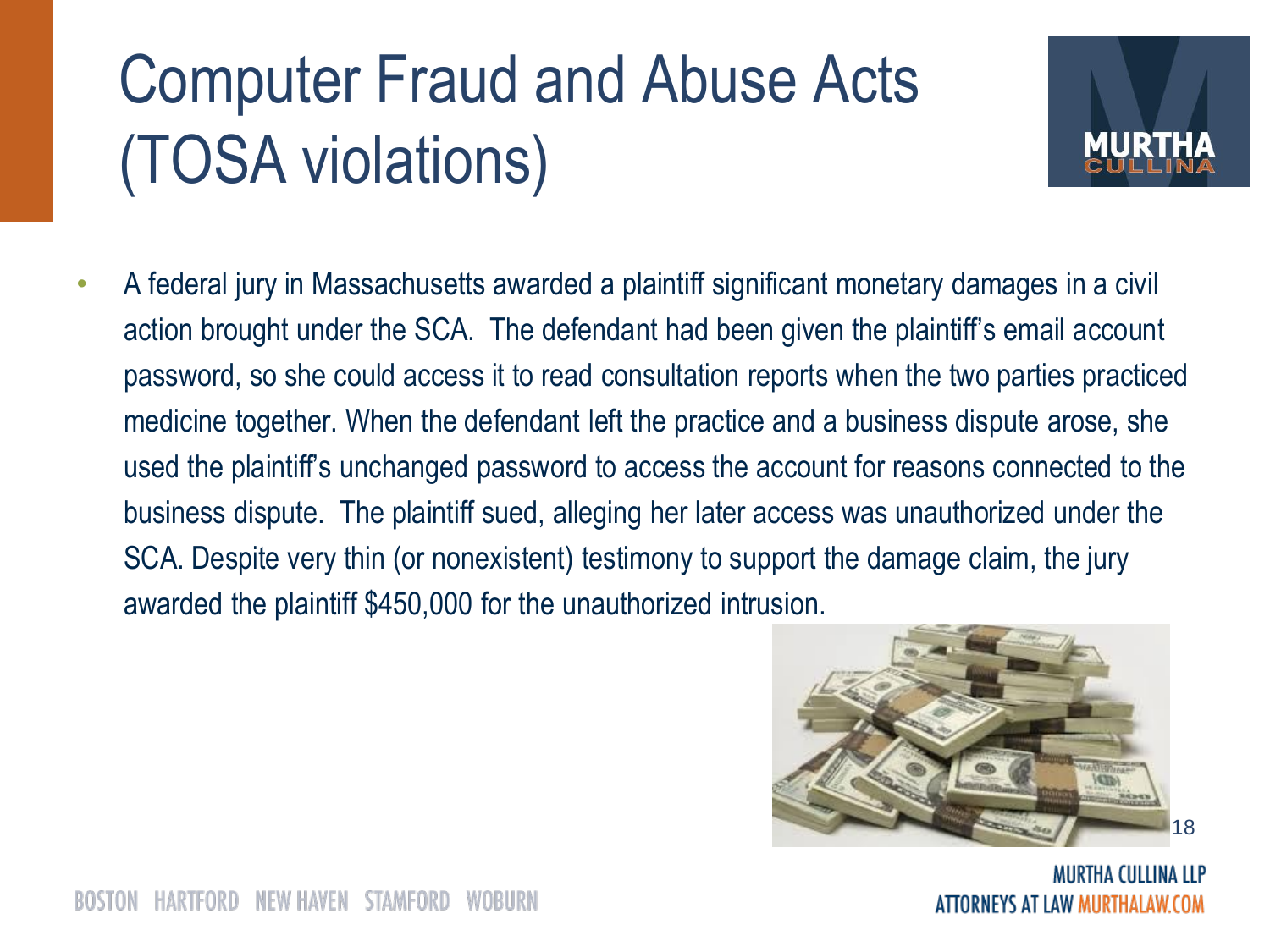## Fiduciaries Fight Back





• 2013—Yahoo!, Inc. refuses to grant Massachusetts fiduciaries access to decedent's email account; Massachusetts appellate court refuses to enforce the CA forum designation provision in its adhesive TOSA provisions; but the underlying issue of fiduciary access has not yet been decided.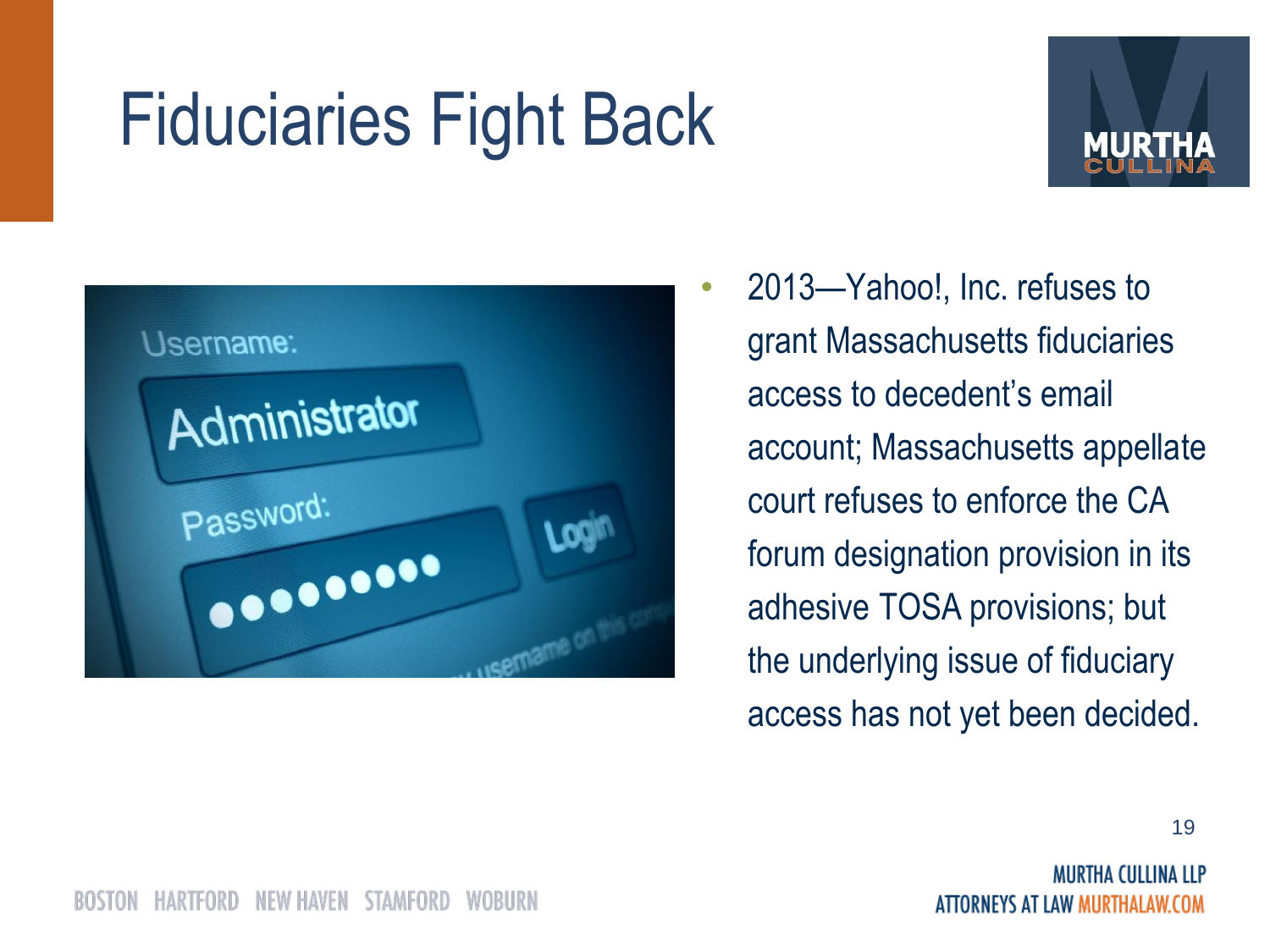# Fiduciaries Fight Back (continued)

• 2012 Facebook successfully quashes a fiduciary's subpoena request for access to the content of model Sahar Daftary's account; court declines to rule that the executor could supply her "lawful consent" to the disclosure under federal law

![](_page_19_Picture_2.jpeg)

![](_page_19_Picture_3.jpeg)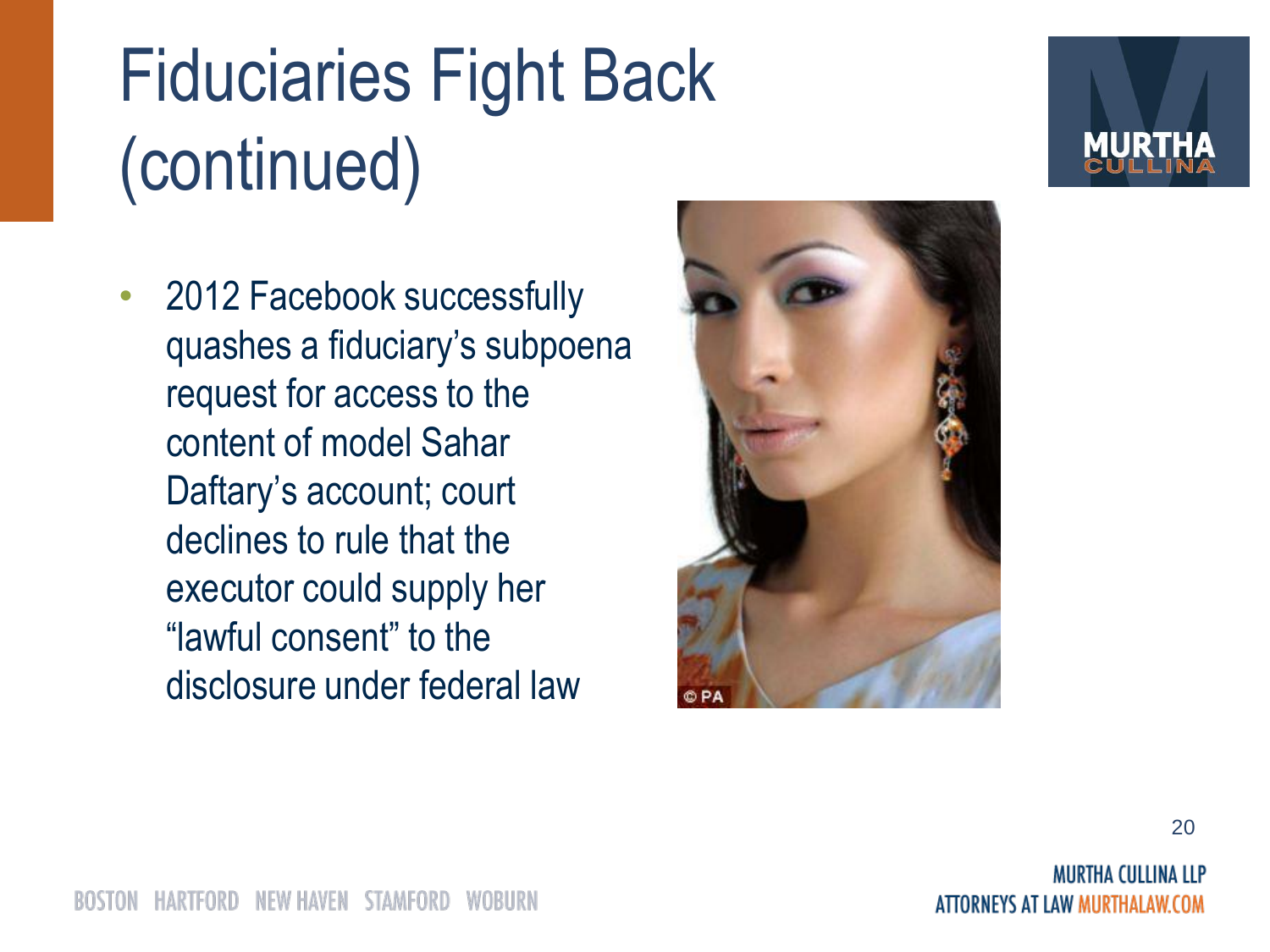## Revised UFADAA Solutions to these Problems

![](_page_20_Picture_1.jpeg)

- Defines digital assets
- Applies to personal representatives, conservators (guardians), agents and trustees. Does not apply to employer email systems or assets.
- Defers to account holder/client intent and privacy desires
- Encourages custodian compliance
- Protects fiduciaries, custodians and content providers

![](_page_20_Picture_7.jpeg)

ORNEYS AT LAW MURTHALAW.COM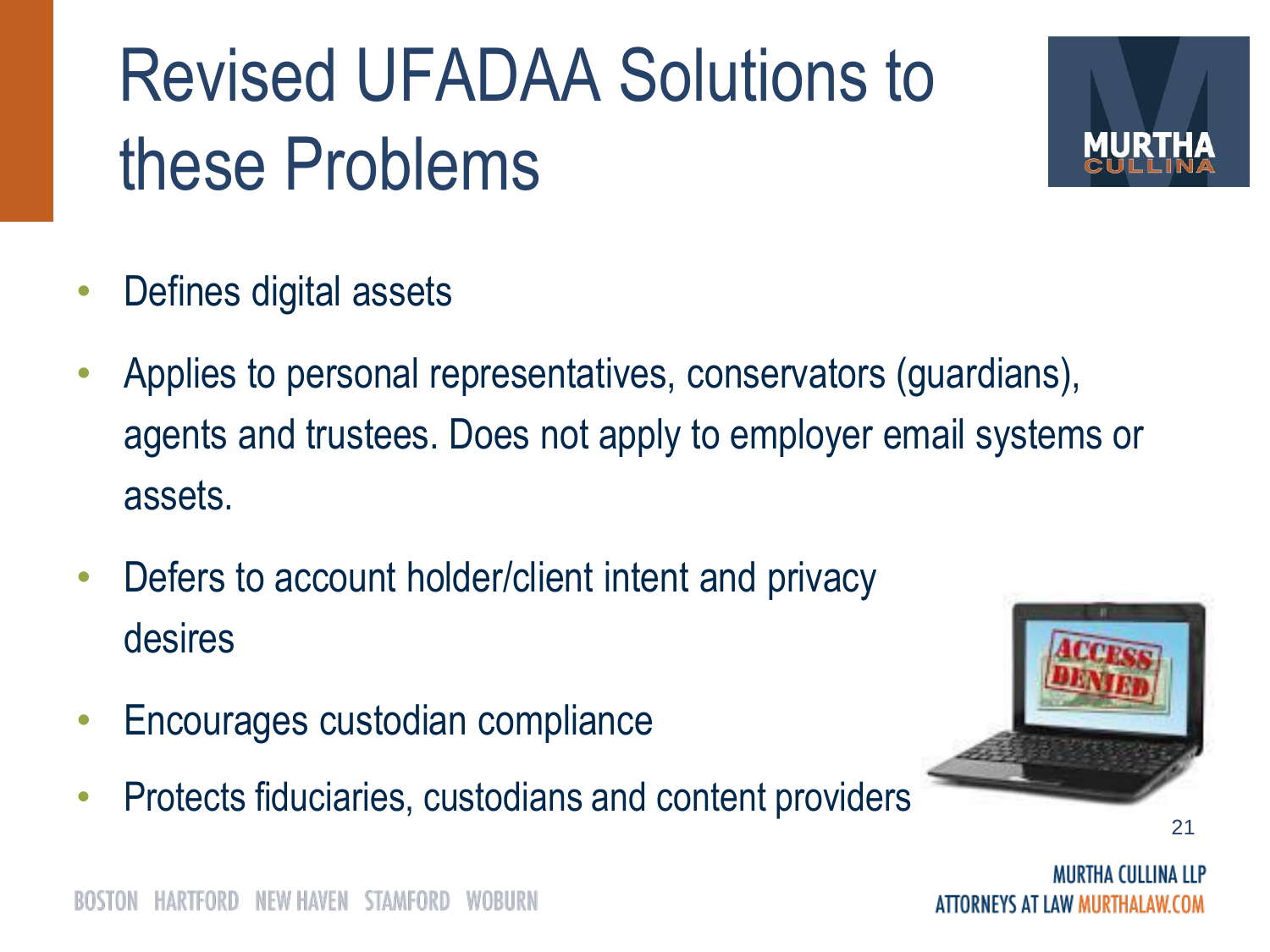## Revised UFADAA Approach; meaning of "digital asset"

![](_page_21_Picture_1.jpeg)

- "Digital assets" defined as records that are electronic.
- Example: an online commodities account for purchasing gold bullion. The digital assets covered by Revised UFADAA are *records* concerning the account, not the gold itself. Ownership of the gold is not affected by the fiduciary's access to records about the account, even though a transfer of title might occur electronically under other law.
- Example: Virtual currency. Revised UFADAA would clarify that fiduciaries have access to it and own it, just as if it were coins or cash.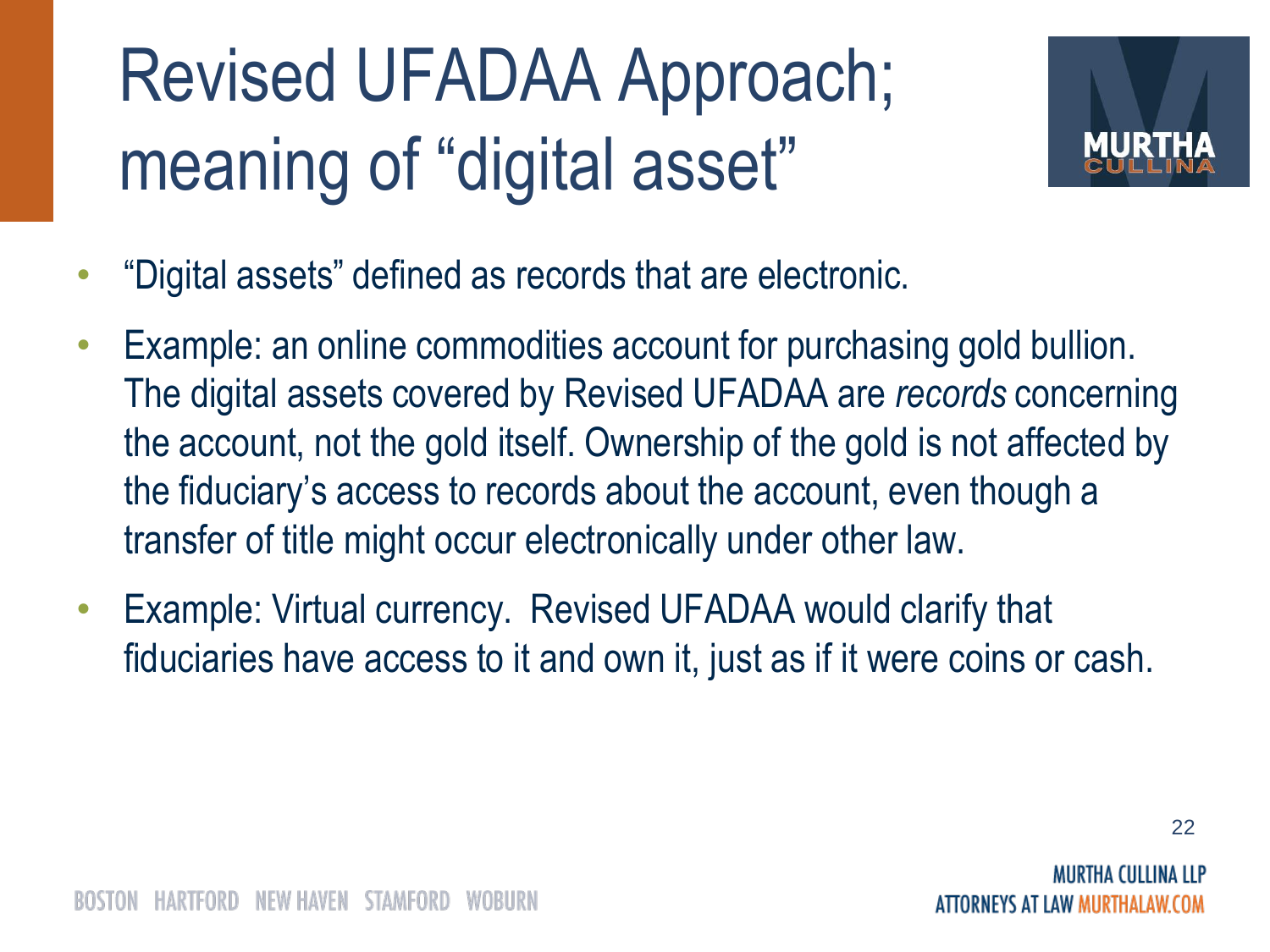#### Digital Assets, examples

![](_page_22_Picture_1.jpeg)

![](_page_22_Picture_2.jpeg)

![](_page_22_Picture_3.jpeg)

![](_page_22_Picture_4.jpeg)

![](_page_22_Picture_5.jpeg)

DOMAIN NAME

![](_page_22_Picture_7.jpeg)

![](_page_22_Figure_8.jpeg)

23

**MURTHA CULLINA LLP** ATTORNEYS AT LAW MURTHALAW.COM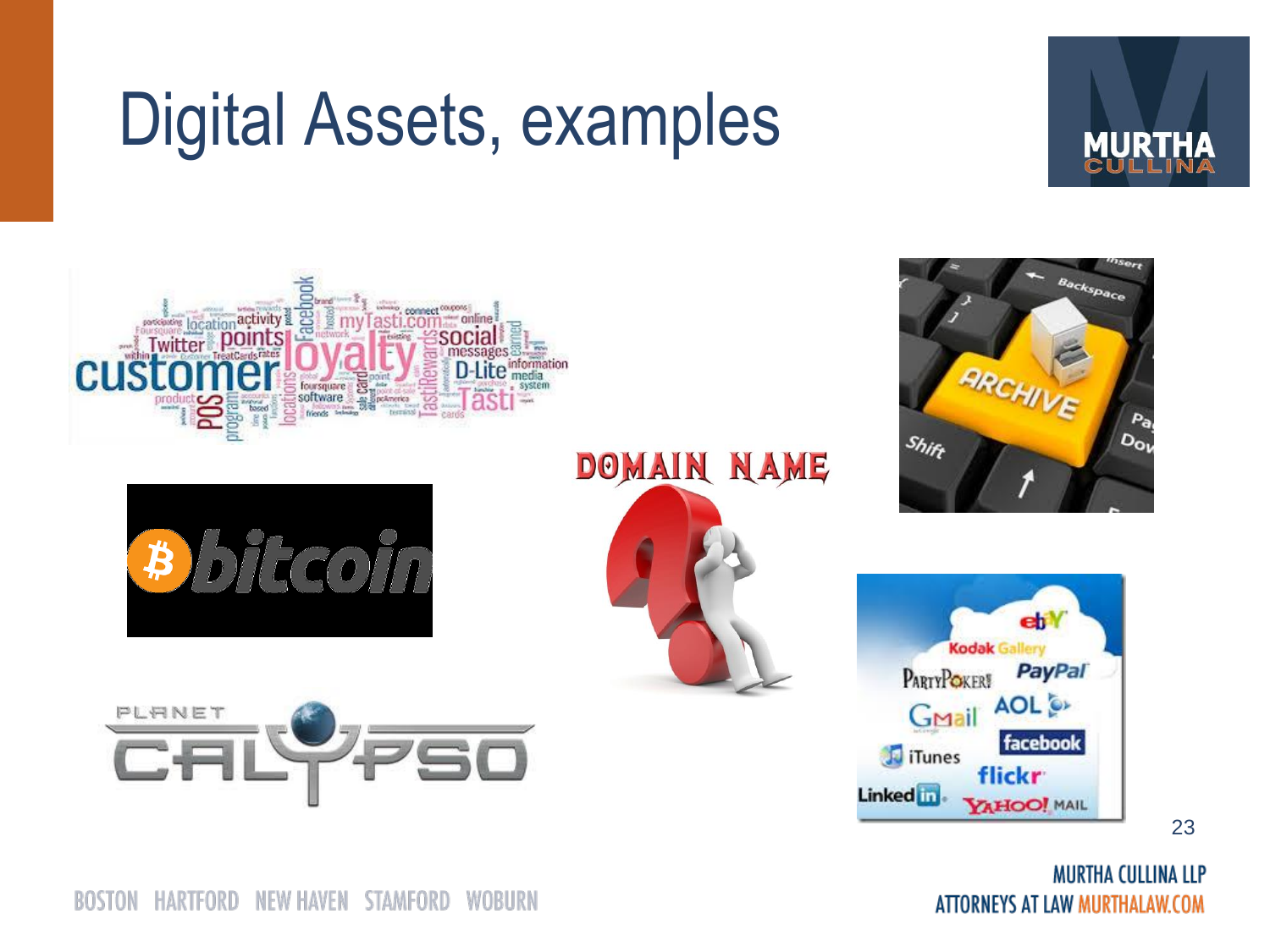## Section 3, Applicability

![](_page_23_Picture_1.jpeg)

- Revised UFADAA will govern the actions of a fiduciary or agent acting under a will, trust, or power of attorney executed before, on, or after Revised UFADAA's effective date.
- Revised UFADAA rules will similarly govern all active conservatorship proceedings.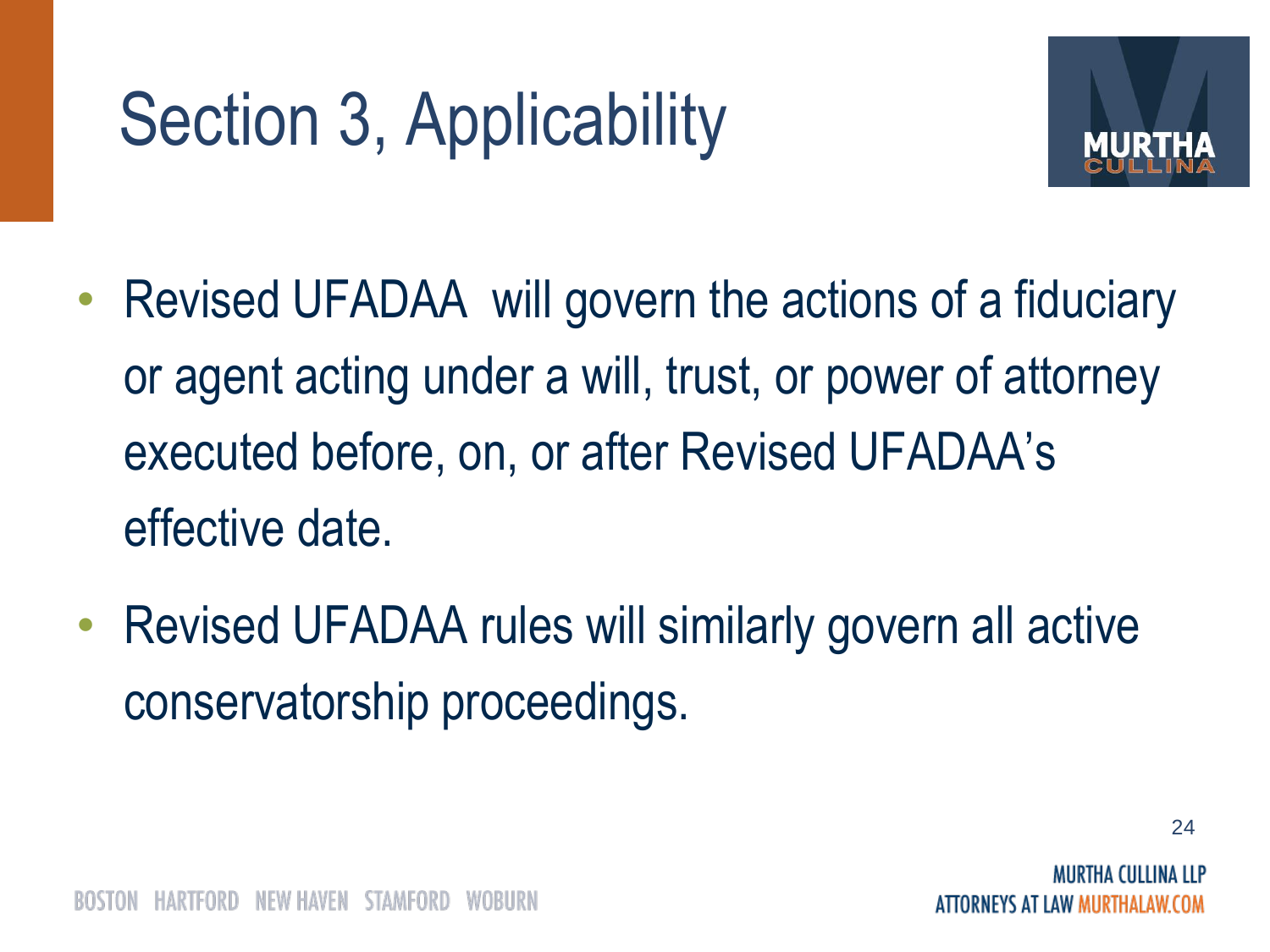## Section 3, Applicability

![](_page_24_Picture_1.jpeg)

- Revised UFADAA applies to custodians of digital assets of users who reside in a state or resided there at death.
- Revised UFADAA inapplicable to digital assets of employers used by employees in the ordinary course of the employer's business
- *Result: No access to decedent or incapable person's work email in most cases.*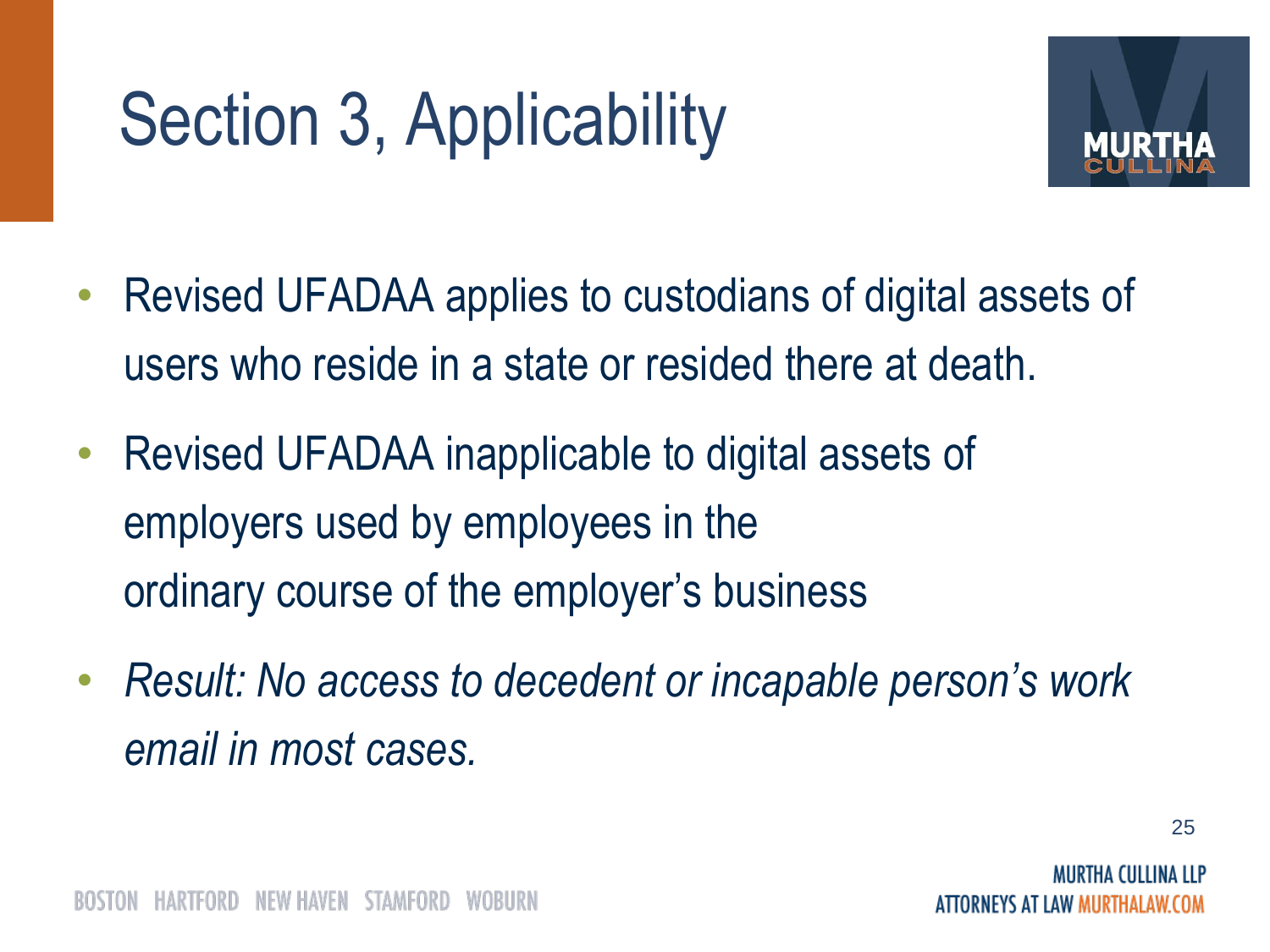#### Section 4 Hierarchy

![](_page_25_Picture_1.jpeg)

- 1. On-line tool directions, if offered and modifiable.
- 2. Directions in will, trusts, powers of attorney or other records.
- 3. Terms of service agreement provisions (which will govern access for users who do not plan).

![](_page_25_Picture_5.jpeg)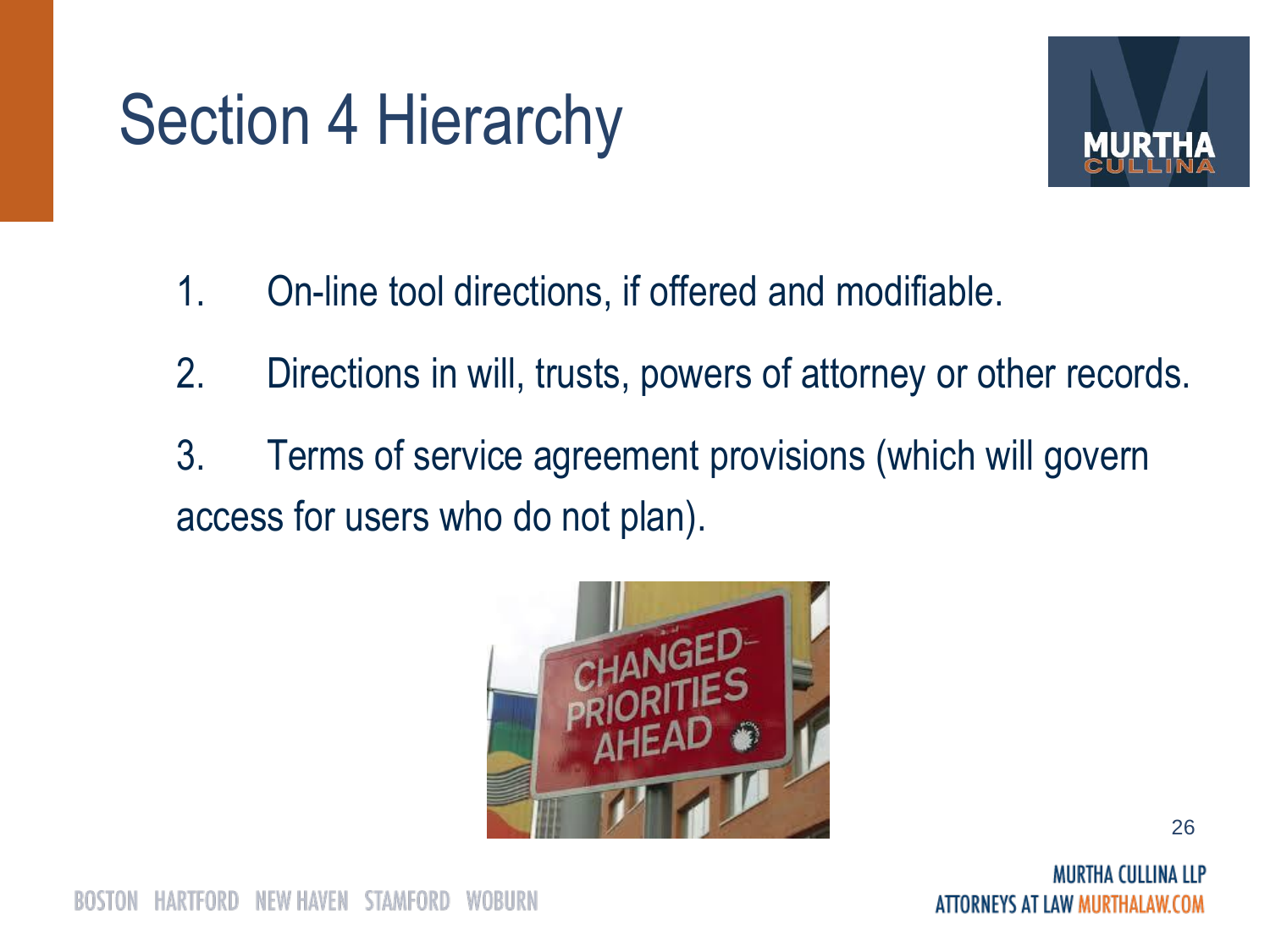#### Section 4-Online Tools, continued

![](_page_26_Picture_1.jpeg)

- Section 4 encourages and validates visible TOSA provisions that **allow** third party access (*think beneficiary designation*)
- Facebook's Legacy Contact feature provides limited access to and control of decedent's FB account . Since the Legacy Contact isn't notified until the account is memorialized, he/she has no authority while the AH is alive
- Google's inactive account manager is similar, but can also be triggered by inactivity of a preset duration, so it is available during incapacity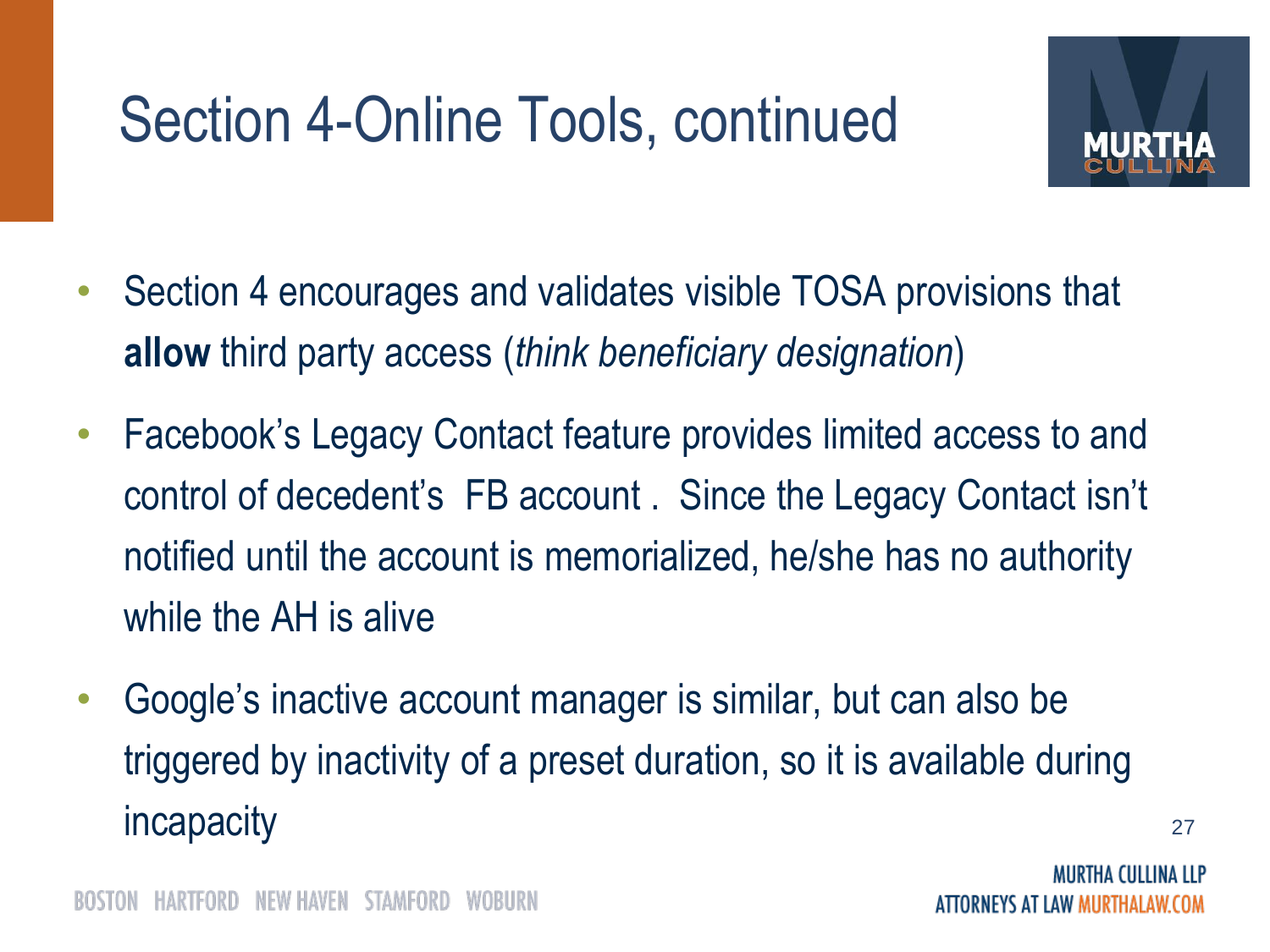## Section 5, TOSA preserved

![](_page_27_Picture_1.jpeg)

- This new section clarifies that Revised UFADAA does not override a custodian's terms-of-service agreement (except to give effect to an account holder's express consent as provided in Section 4), nor does it change or impair a custodian's or user's rights under a TOSA to access and use digital assets.
- Fiduciary does not have greater rights than the user.
- Fiduciary access may be modified or eliminated by a user, by federal law, **or by a TOSA** when the user has failed to plan in a manner recognized by Section 4. Act Section 5(c)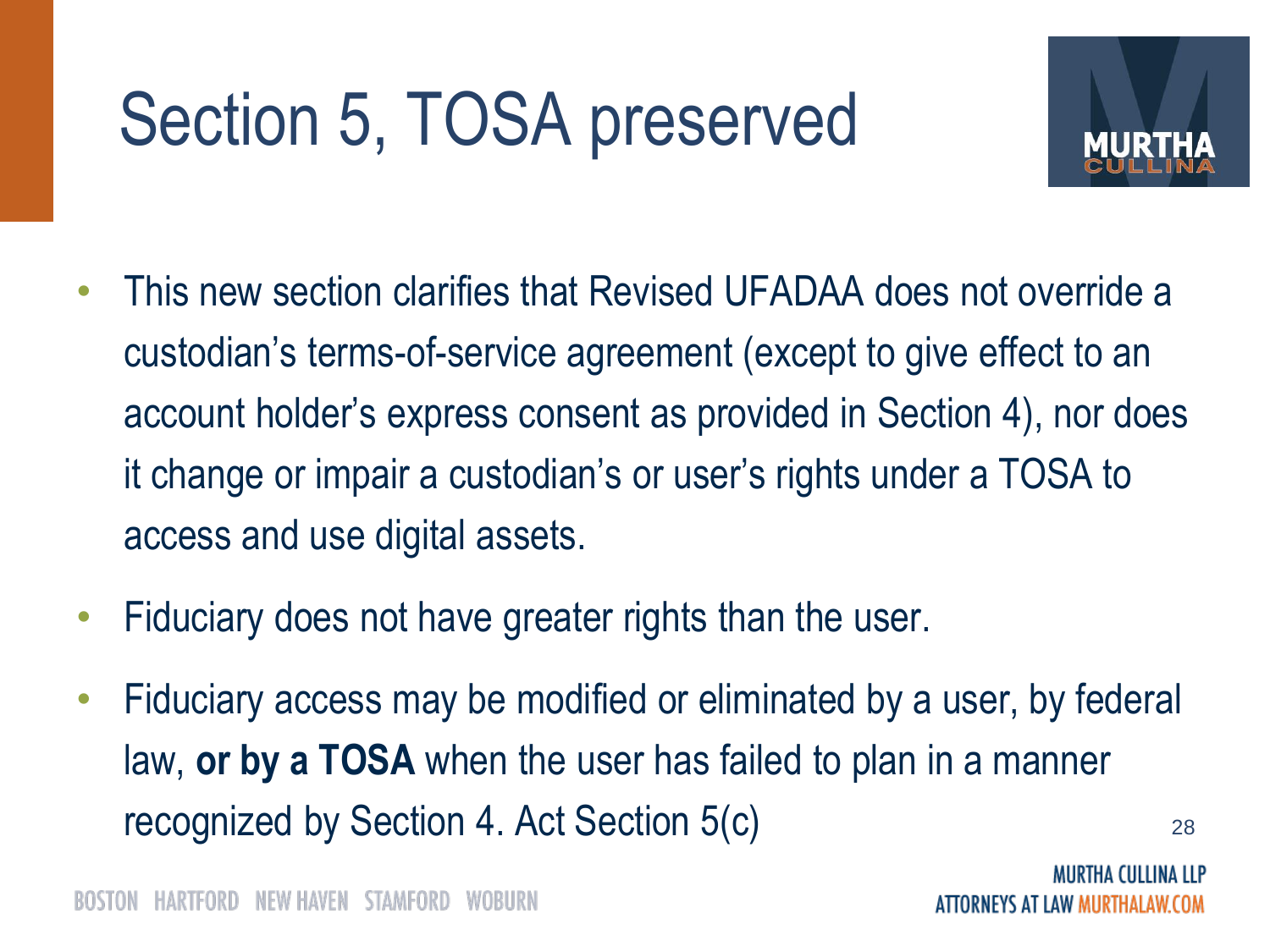## Result under Sections 4 & 5

![](_page_28_Picture_1.jpeg)

• Fiduciaries for users who fail to plan and who don't use an online tool, store information on a thumb or hard drive, share passwords, or provide for access or disclosure in estate plans may be denied access when the TOSA prohibits it. *See Section 5(c), which says fiduciary access may be eliminated by a TOSA or other means, if the user has not provided direction under Section 4.*

![](_page_28_Picture_3.jpeg)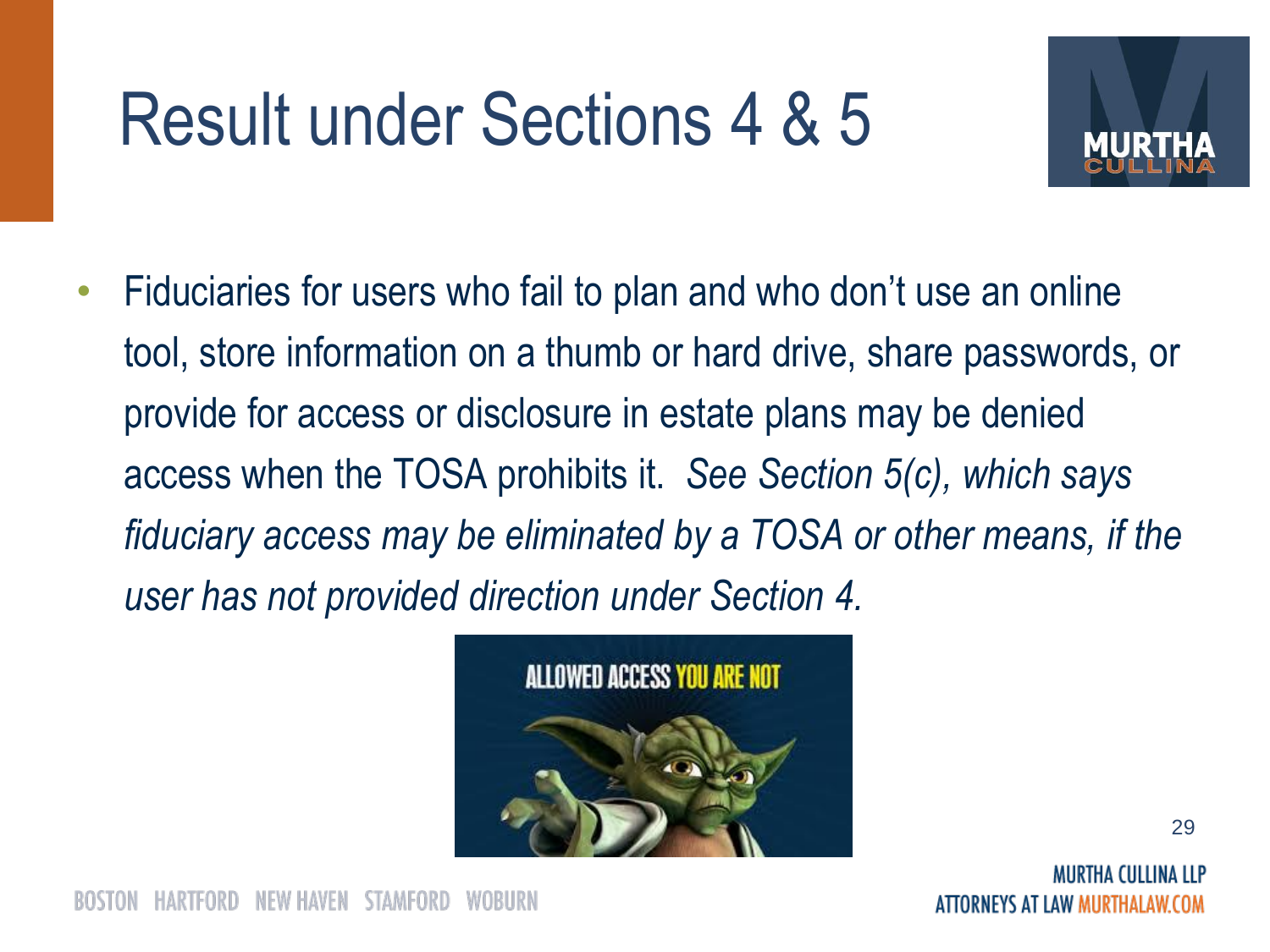Section 6, Procedure for Disclosing digital assets

![](_page_29_Picture_1.jpeg)

- Gives the custodian 3 options for disclosure:
- 1. Grant fiduciary full access;
- 2. Grant partial access to the account sufficient to perform the tasks necessary to discharge duties' or
- 3. Provide a "data dump" of the information and assets in the user's account.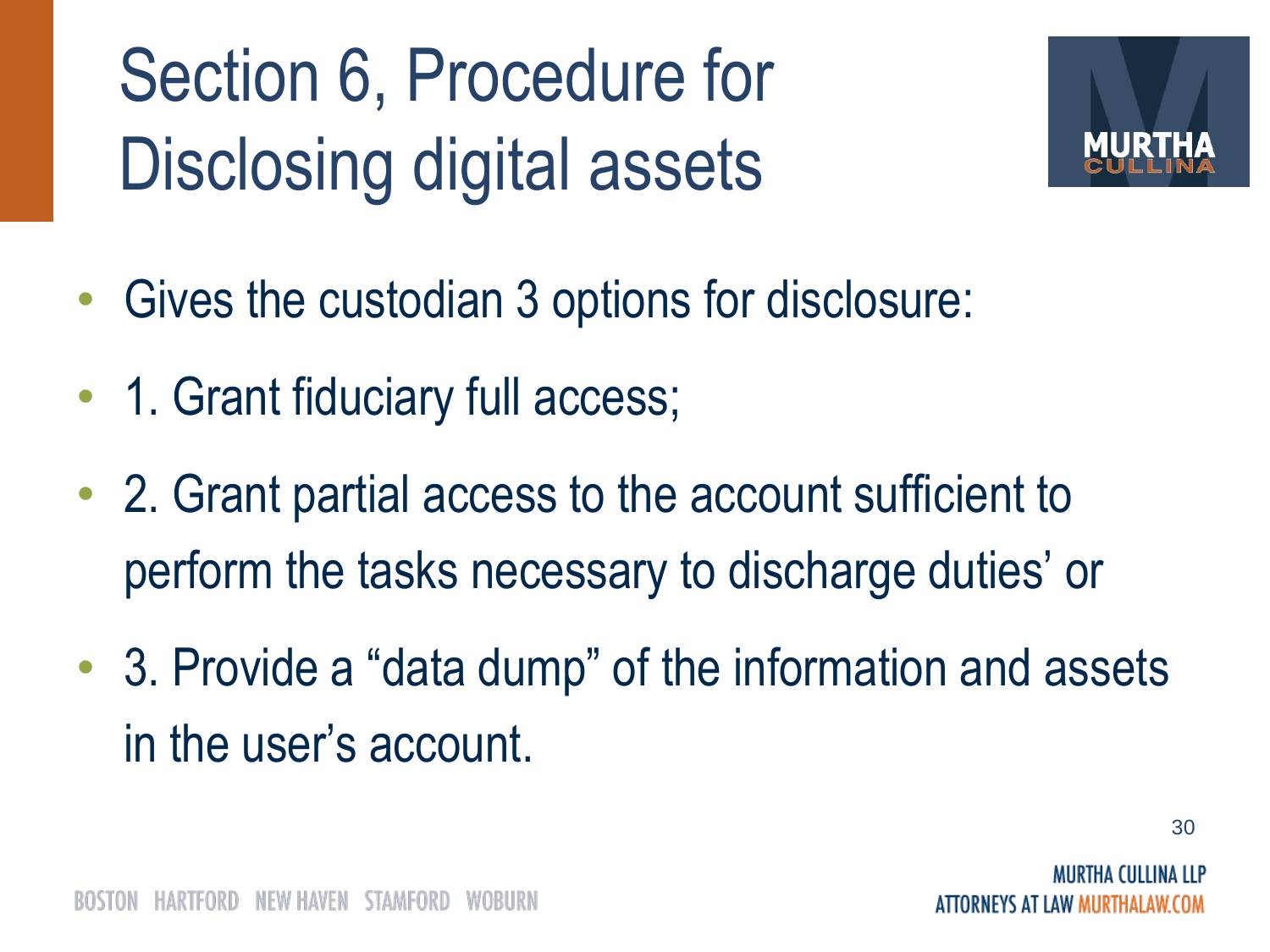Section 6, Procedure for Disclosing digital assets, cont.

![](_page_30_Picture_1.jpeg)

- Custodians may charge a reasonable fee
- Custodians need not disclose assets deleted by a user
- If the user directs or the fiduciary requests partial disclosure, the custodian need not comply if segregation imposes an undue burden

![](_page_30_Picture_5.jpeg)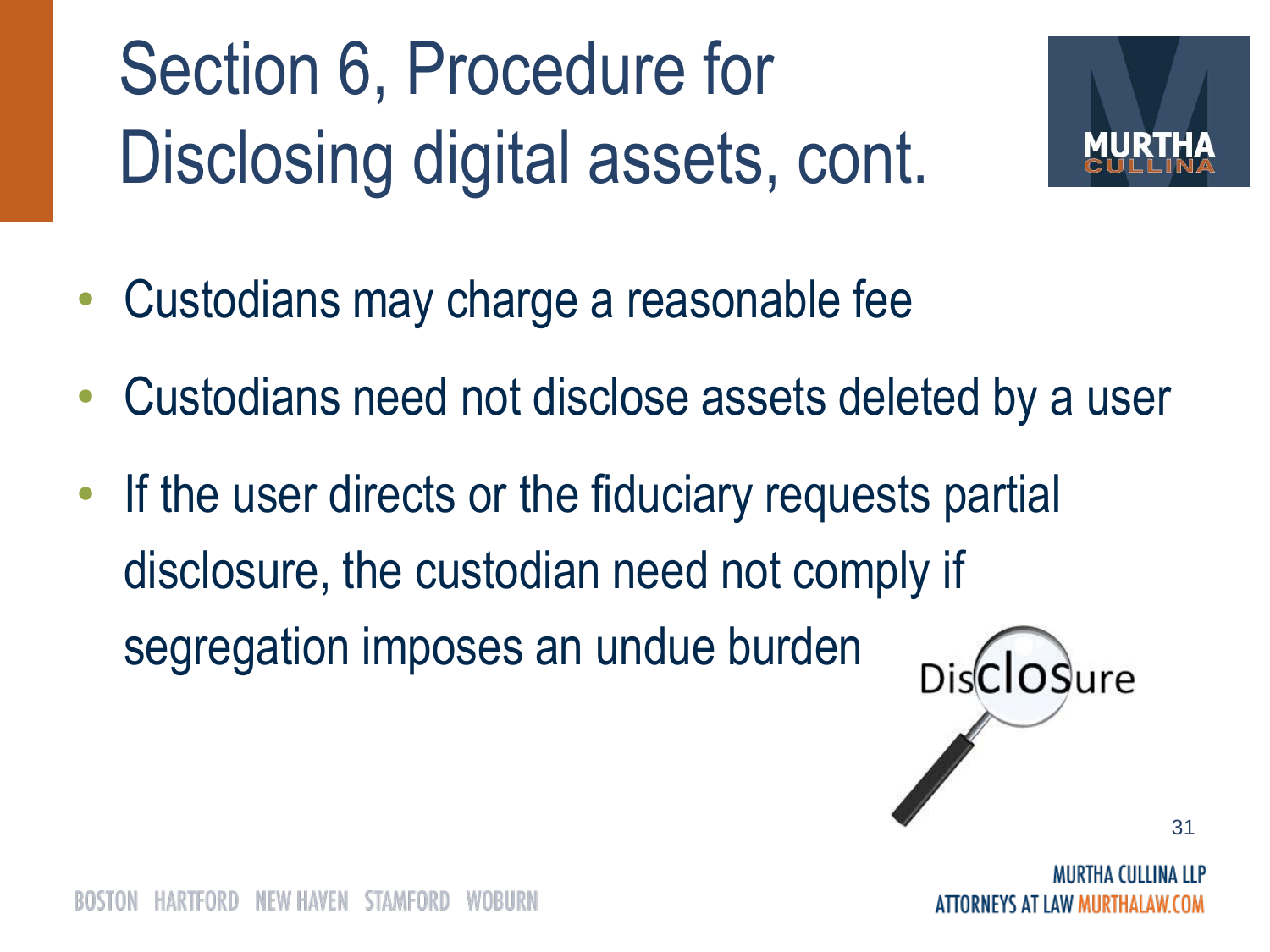## Section 6, Procedure for Disclosing digital assets, cont.

![](_page_31_Picture_1.jpeg)

- If the custodian considers the request to be unduly burdensome, either it or the fiduciary may ask a court for an order to:
- Disclose a date delimited subset of assets;
- Disclose all or none of the user's assets; or
- Disclose all of the assets to the court for in camera review.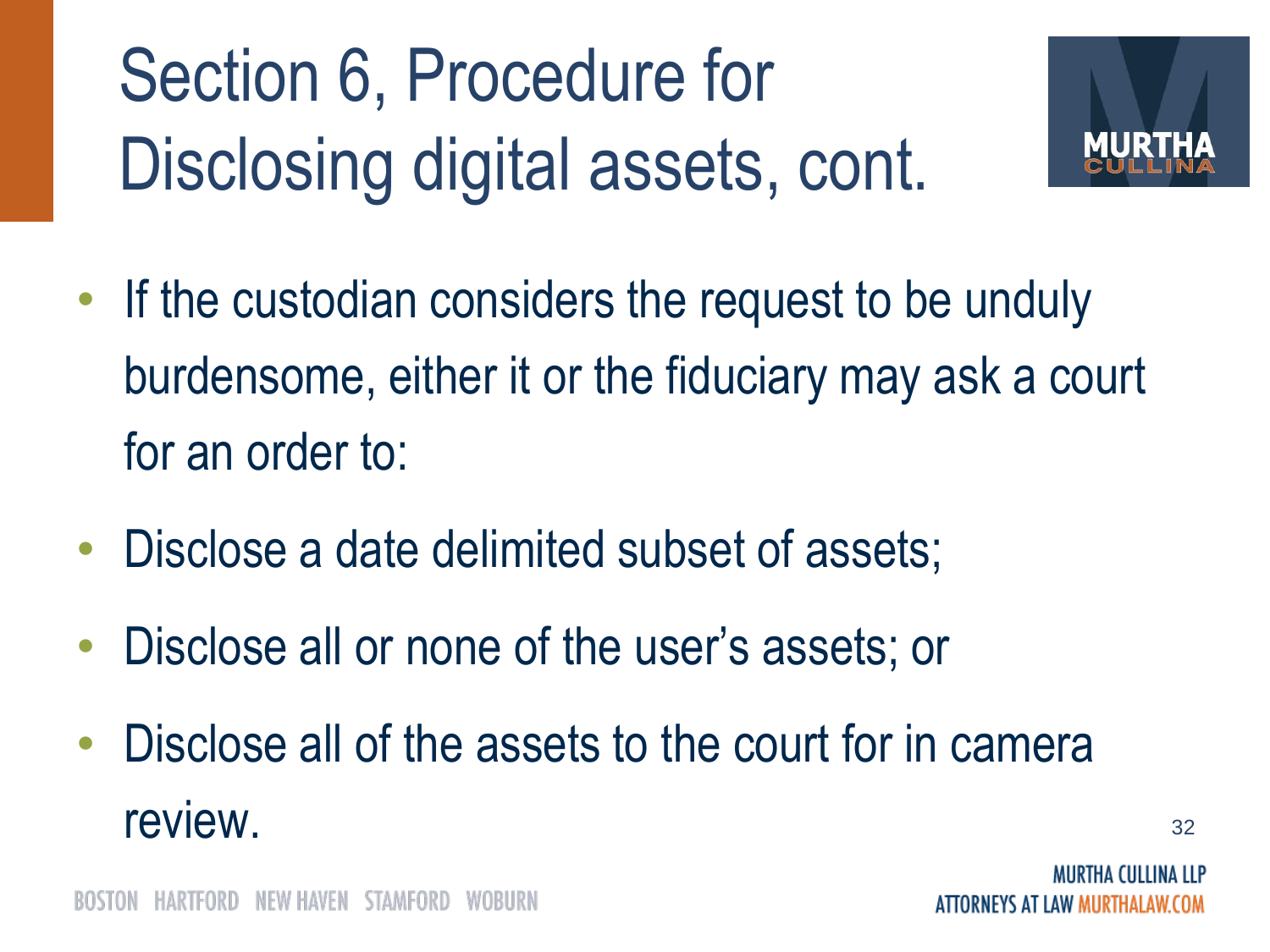#### Section 7—Disclosure of EC Content to Personal Representative

![](_page_32_Picture_1.jpeg)

#### **Personal representative authority is no longer available by default under Revised UFADAA.**

If the user consented to disclosure or if a court directs disclosure, a custodian must disclose EC content, if the personal representative provides: a written request, a death certificate, a certified copy of the letter of appointment, and a copy of the record of the user's consent, if not made in an online tool.

![](_page_32_Picture_4.jpeg)

ORNEYS AT LAW MURTHALAW.COM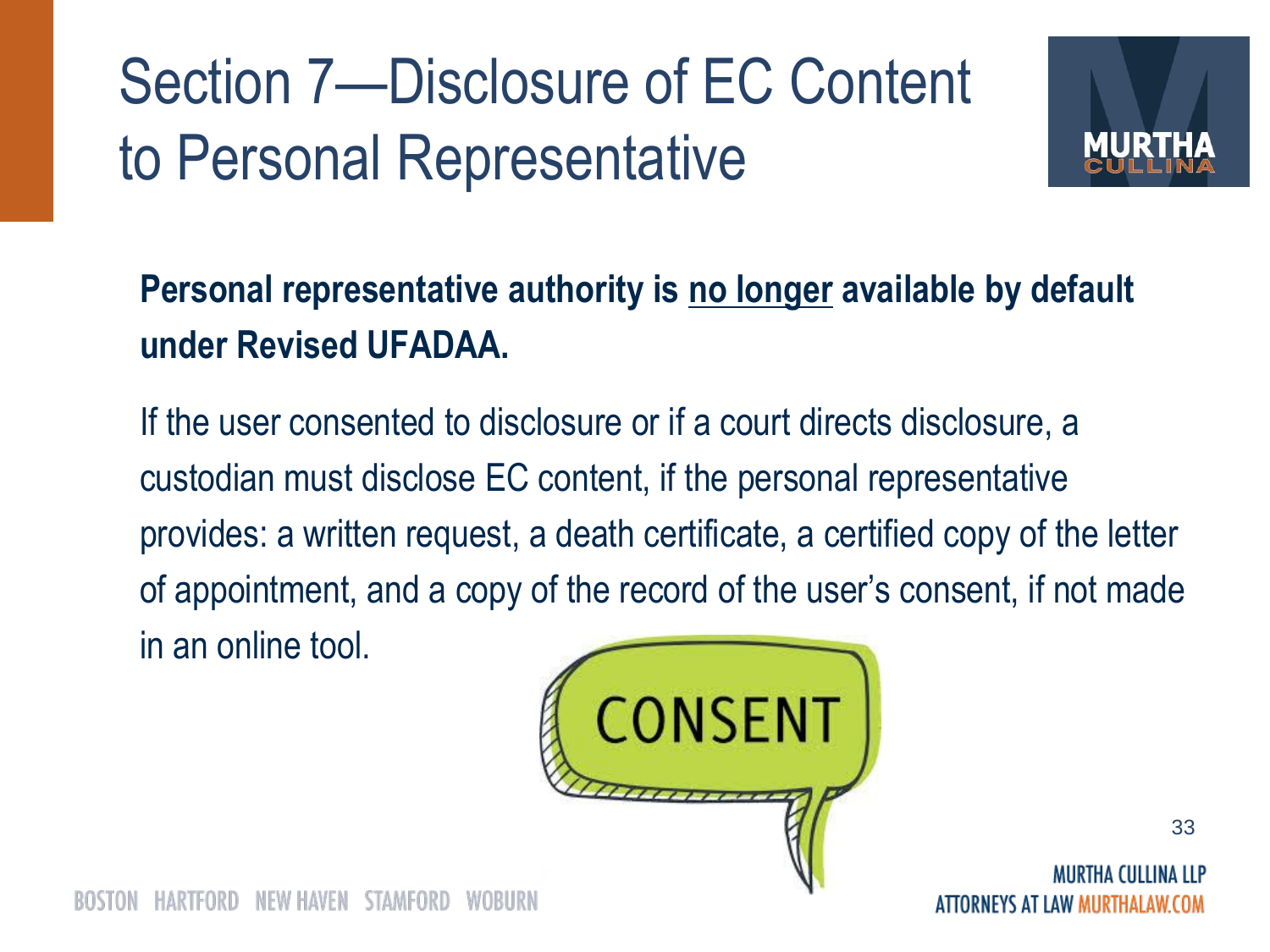Section 7—Disclosure of EC Content to Personal Representative

![](_page_33_Picture_1.jpeg)

- The personal representative must also provide upon request:
- The number, username or address of the account; evidence linking the user to the account; or a court order finding that the user had the specific account that disclosure would not violate 18 USC 2701, etc.; that the user consented, or that disclosure is reasonably necessary for estate administration.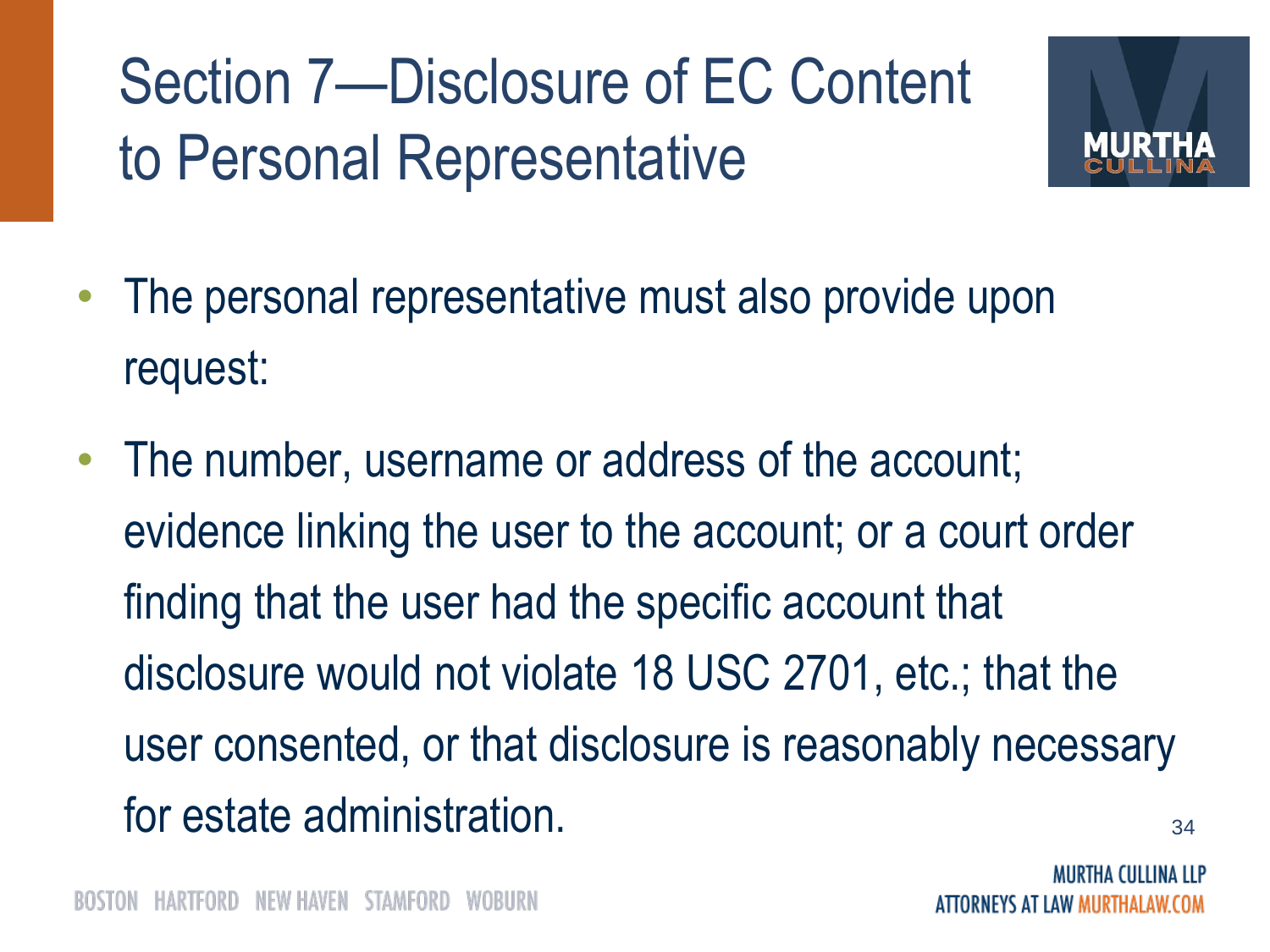#### Section 8—Disclosure of other Digital Assets to Personal Representative

![](_page_34_Picture_1.jpeg)

Unless the user prohibited disclosure or the court otherwise directs, a custodian must disclose all **non-EC content** digital assets, if the personal representative provides a written request, a death certificate and a letter of appointment. The custodian may also request the information linking the account to the user, and either an affidavit of the necessity of the disclosure or a court order finding that the account was the user's and that disclosure is reasonably necessary.

![](_page_34_Figure_3.jpeg)

35

MIIRTHA (IIITINA ITP ORNEYS AT LAW MURTHALAW.COM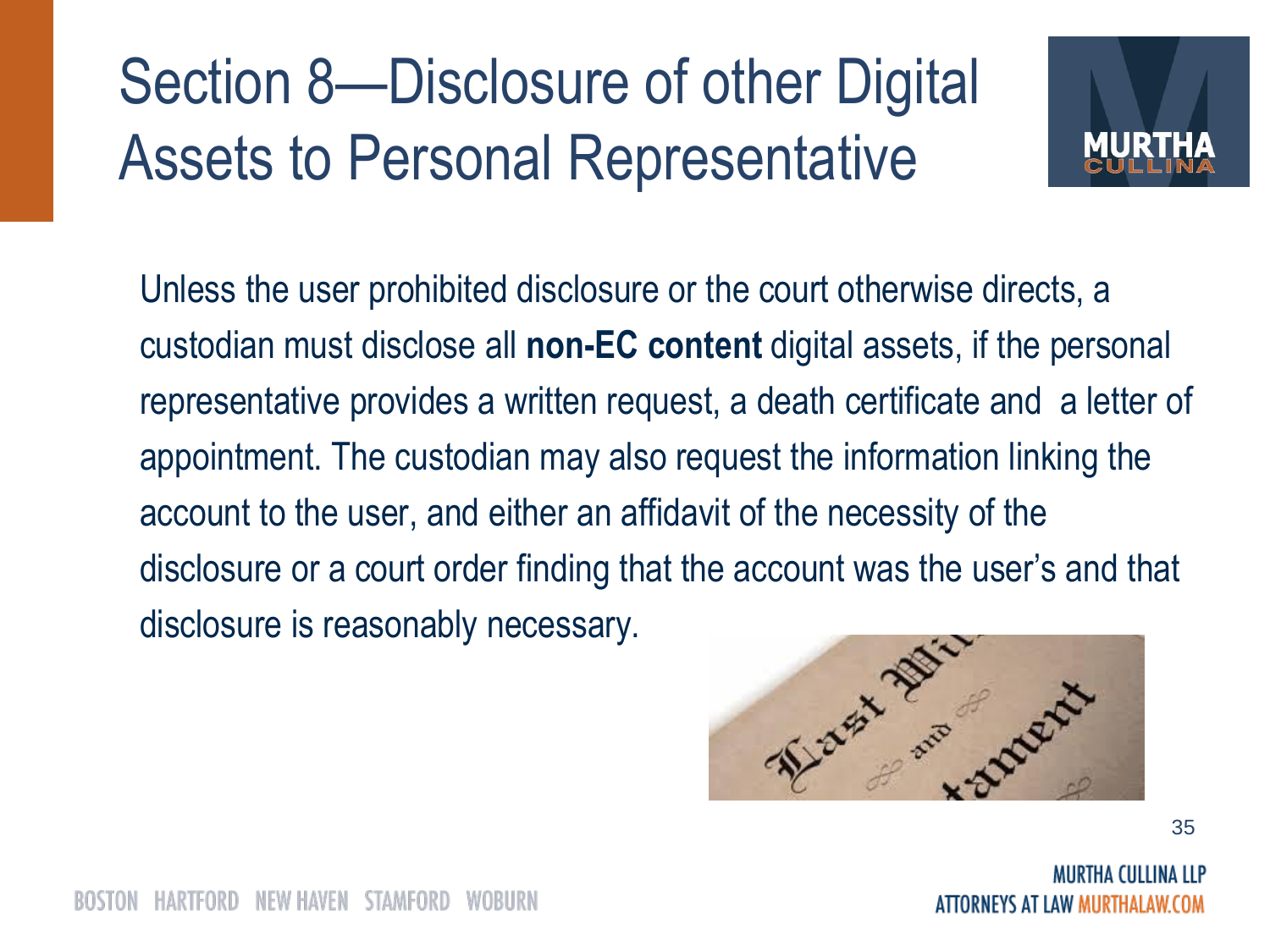## Sections 9 & 10—Disclosure of Digital Assets to Agent

![](_page_35_Picture_1.jpeg)

- Unless prohibited by the principal or a court, agent has access to the principal's digital assets, but only to the records (*not the content*) of the principal's electronic communications
- **No default authority** over communications content—principal must expressly grant access, tracking the SCA approach, which requires the user's lawful consent
- Analogy to gifting authority under the UPOAA

![](_page_35_Figure_5.jpeg)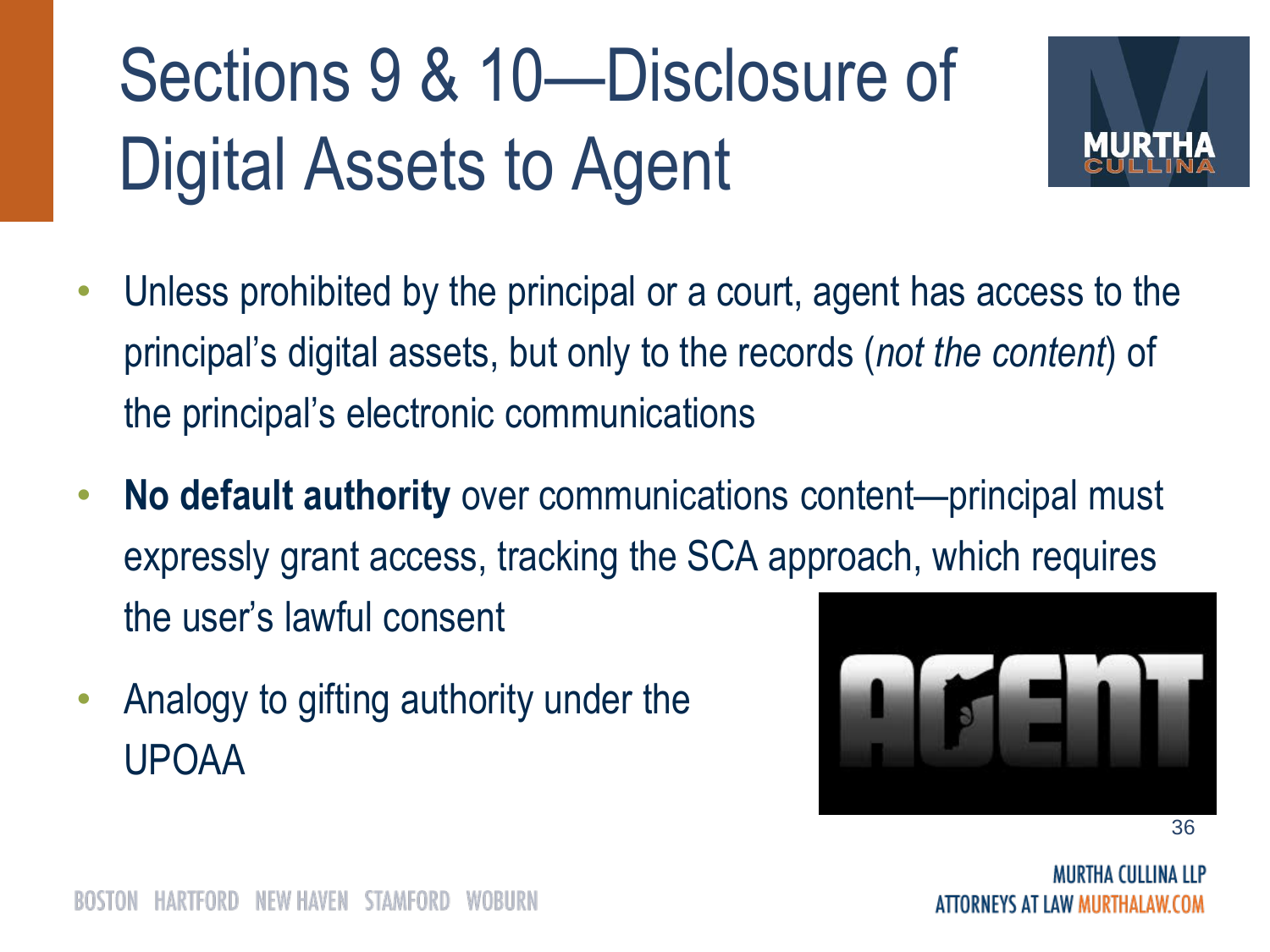# Sections 9 & 10—Disclosures to Agent

![](_page_36_Picture_1.jpeg)

• Whether seeking EC content or other digital assets, Agent must first provide a written request, a copy of the POA, a certification that the power is in effect, and, if requested, the information linking the account to the principal

![](_page_36_Picture_3.jpeg)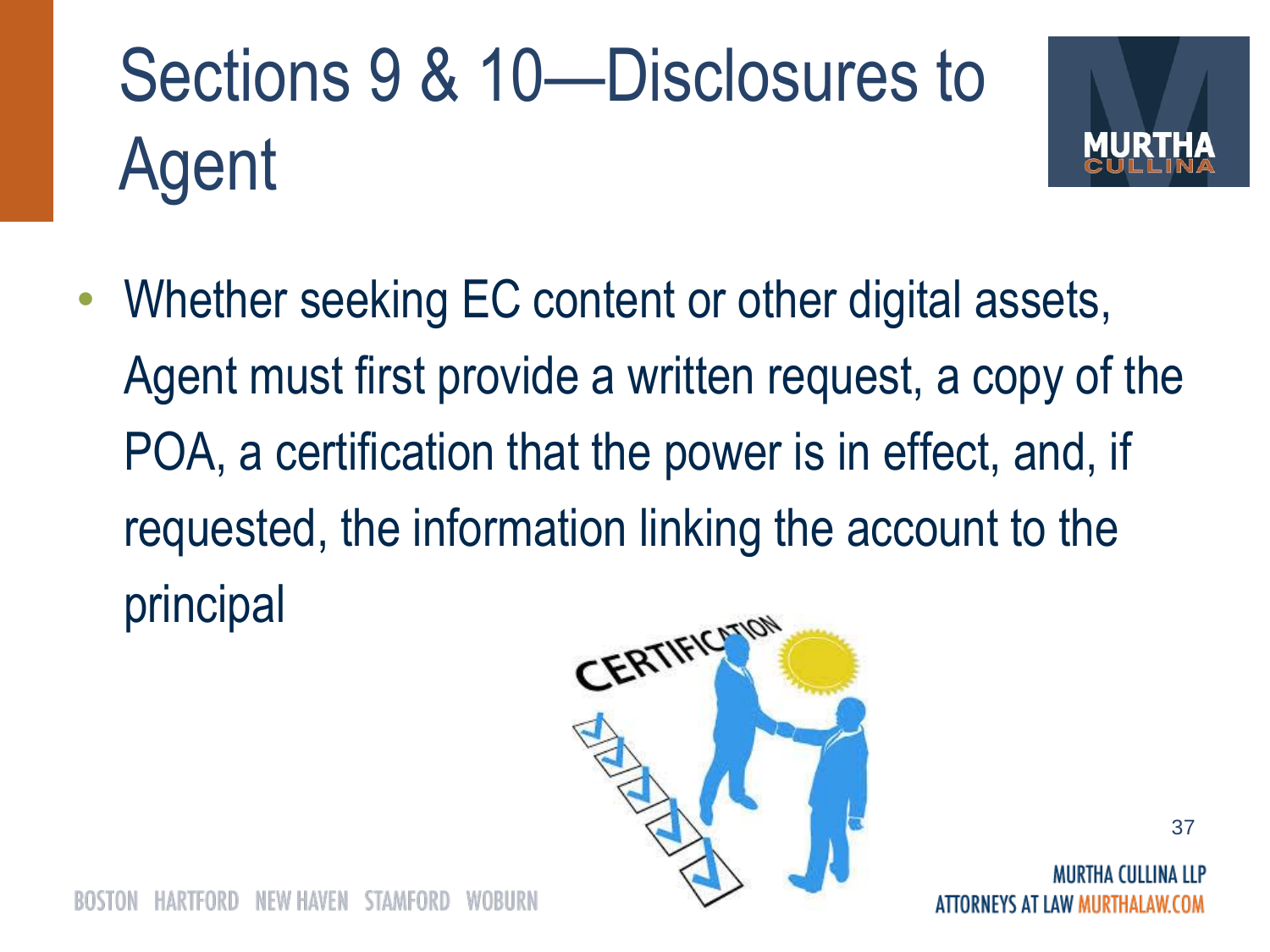#### Section 11—Trustee Access when Trustee is original user

![](_page_37_Picture_1.jpeg)

- Trustee authority over digital assets held in the trust is confirmed, and presumed, when the trustee is the initial user
- This means that the trustee can access the content of each digital asset that is in an account for which the trustee is the original account holder, not necessarily each digital asset held in the trust.

![](_page_37_Picture_4.jpeg)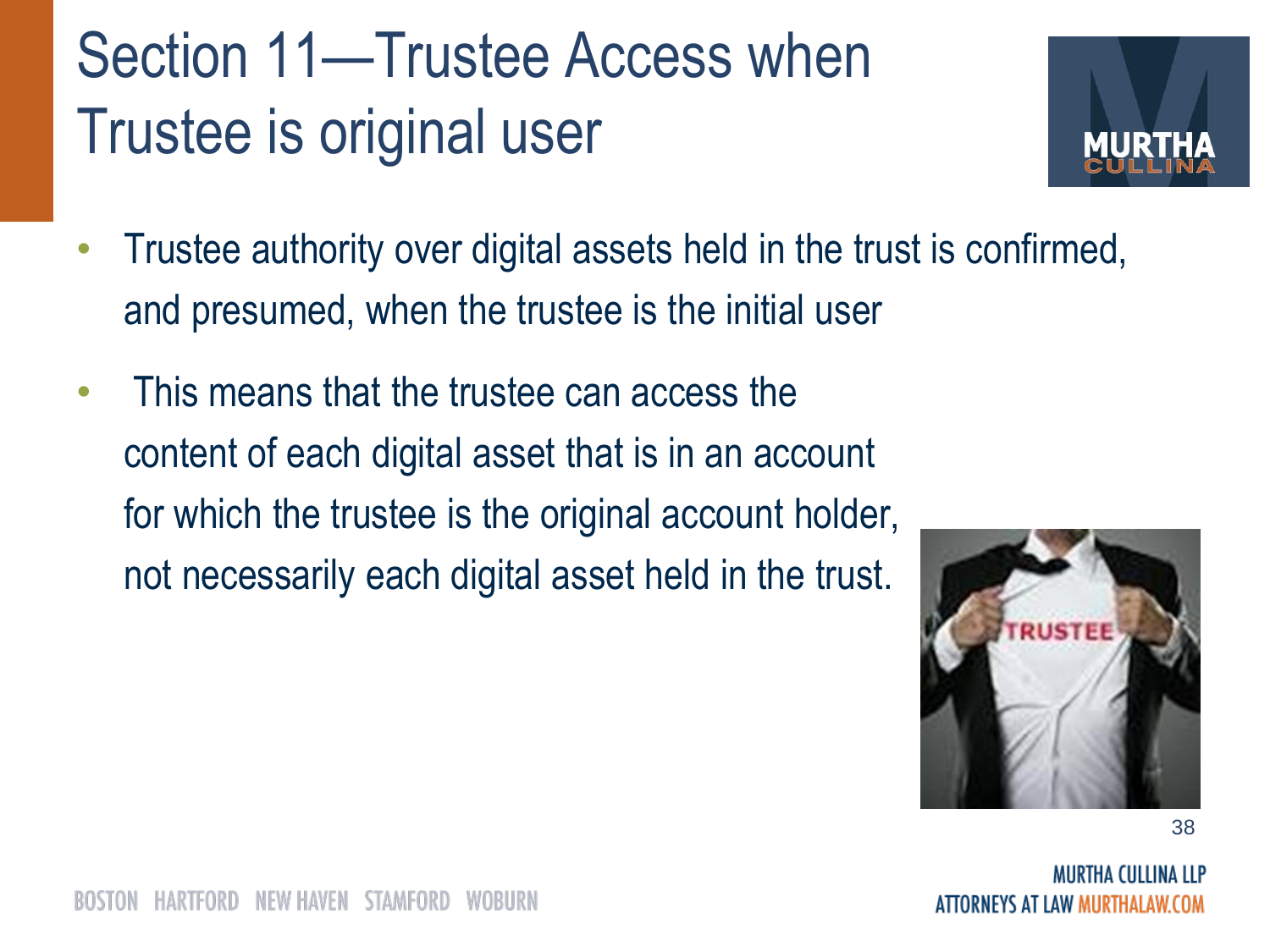Section 12—Disclosure of EC Content of Settlor To Trustee

![](_page_38_Picture_1.jpeg)

- Section 12 addresses scenarios where there is a successor trustee or a pour over will.
- Trustee can access EC content only if the trust expressly so provides, and the trustee provides a written request, a trust certification, and if the custodian requests, evidence linking the account to the trust.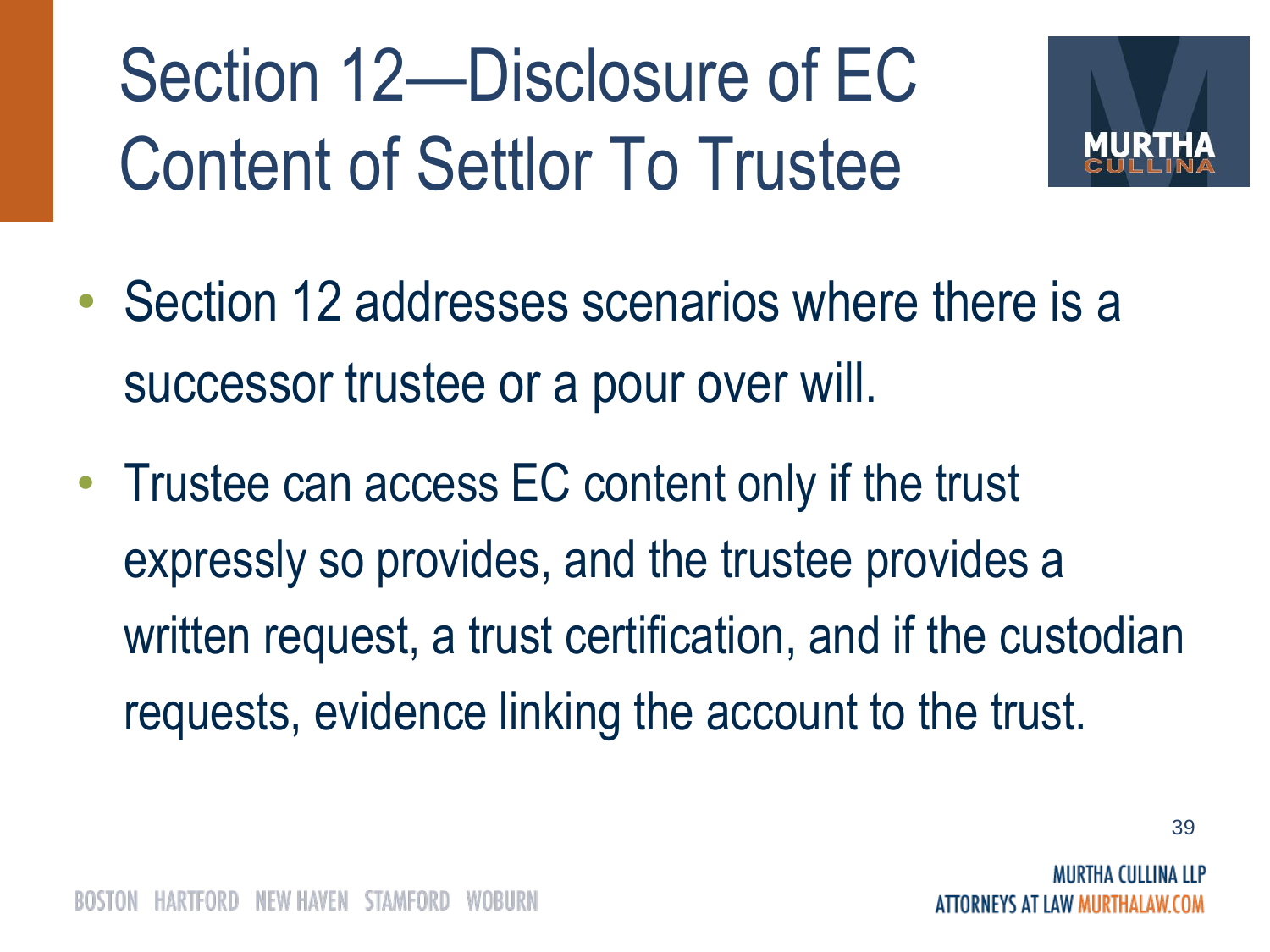## Section 13, Disclosure of other digital assets to Trustee

![](_page_39_Picture_1.jpeg)

• Unless the trust, a court or the user prohibits it, the custodian must disclose all other digital assets to the trustee who supplies a written request, along with a certified copy of the trust, and if requested, evidence linking the account or asset to the trust

![](_page_39_Picture_3.jpeg)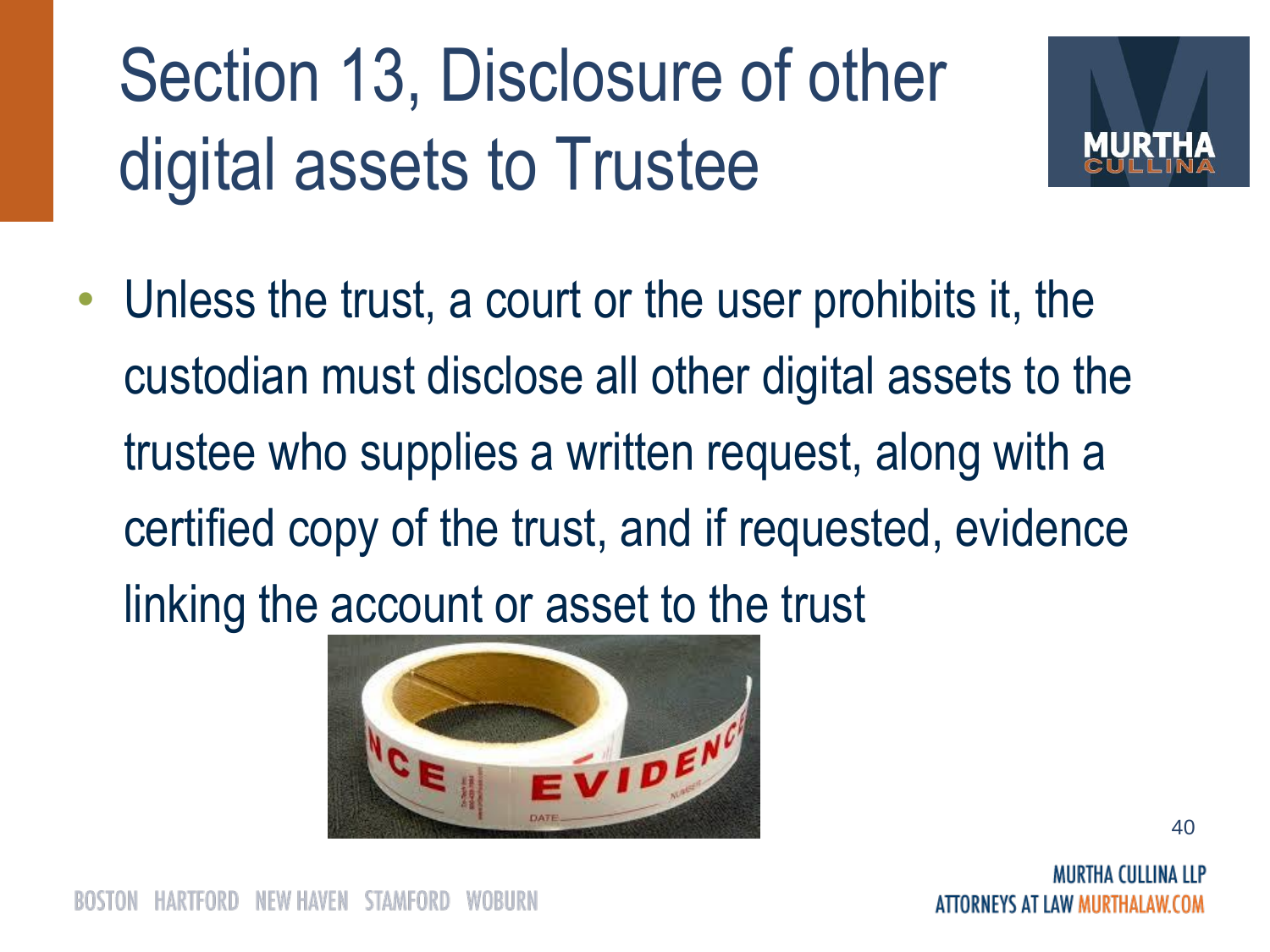## Section 14—Disclosure to Conservator/Guardian

![](_page_40_Picture_1.jpeg)

- Permits a court to authorize conservator access to digital assets after the opportunity for a hearing, unless the protected person or court otherwise directs
- **Disclosure of EC content not authorized**
- Custodians may be required to disclose non content
- Conservators may ask custodians to suspend or terminate accounts for good cause.

![](_page_40_Picture_6.jpeg)

•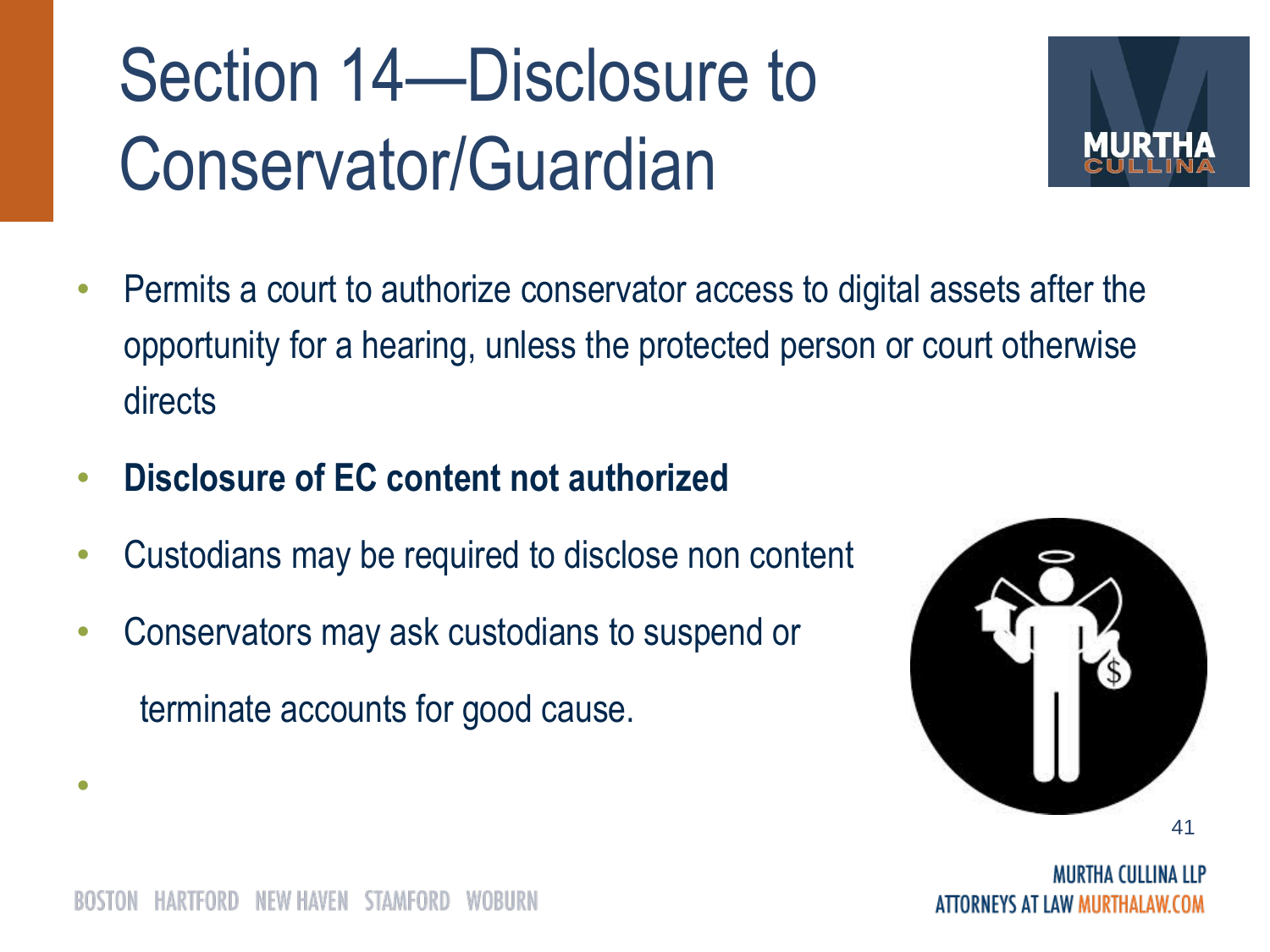## Section 15—Fiduciary Duty and **Authority**

- **Expressly delineates fiduciary duties** and limits on fiduciary authority
- Fiduciary authority, except as provided in Section 4, is subject to the TOSA, and also copyright and other law
- Confirms fiduciary authority over digital assets not held in accounts
- Fiduciary may not impersonate user

![](_page_41_Picture_7.jpeg)

![](_page_41_Picture_8.jpeg)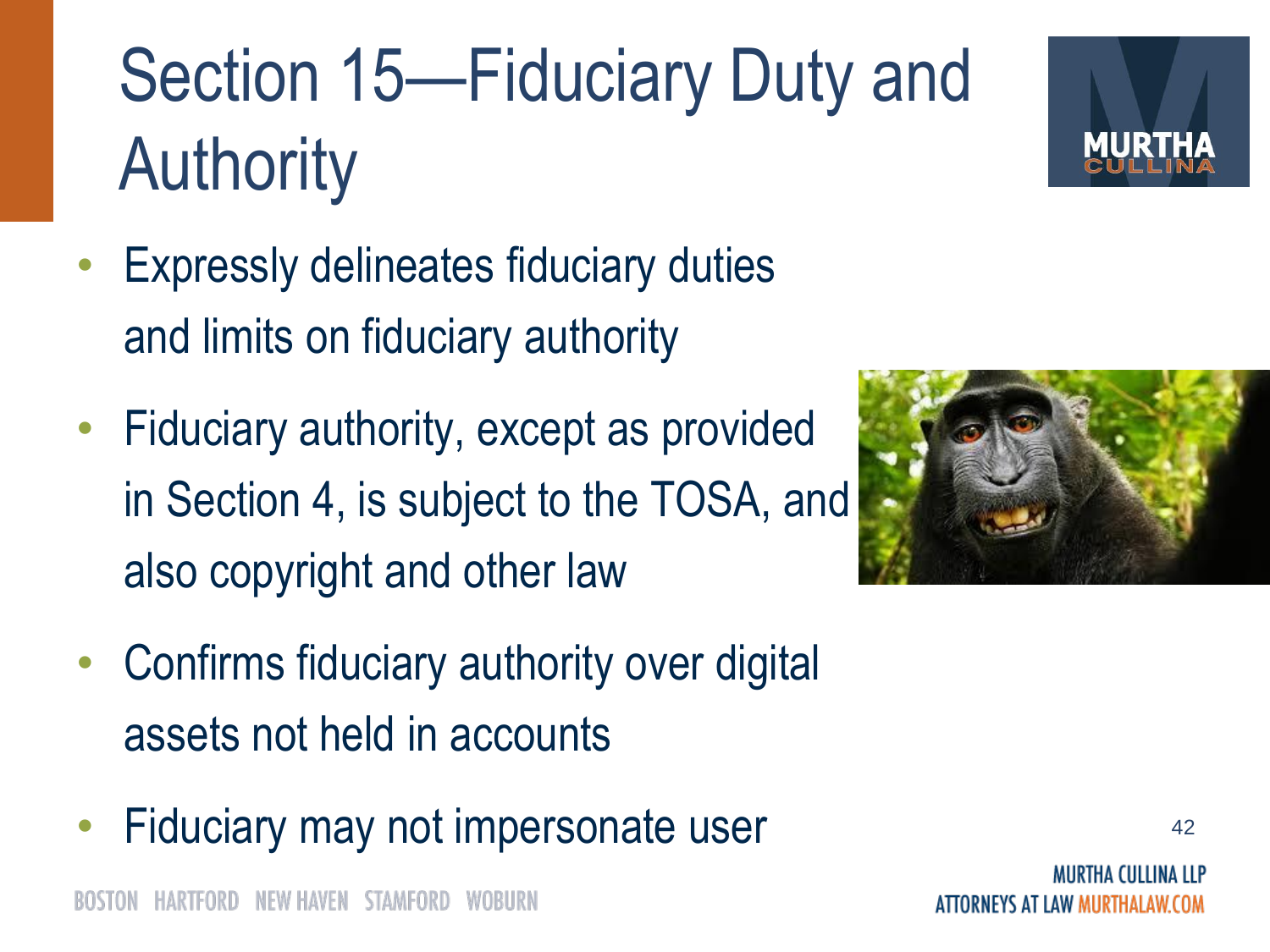# Section 15—Fiduciary Authority

![](_page_42_Picture_1.jpeg)

- Confirms that a fiduciary is an authorized user of the decedent, protected person, principal or settlor's property under applicable CFAA's. Section 15(d)
- Confirms that fiduciary with authority over devices can access files on it and is an authorized user.
- Fiduciaries have express authority to request account termination

![](_page_42_Picture_5.jpeg)

MIIRTHA (IIIIINA IIP IRNEYS AT LAW MURTHALAW.COM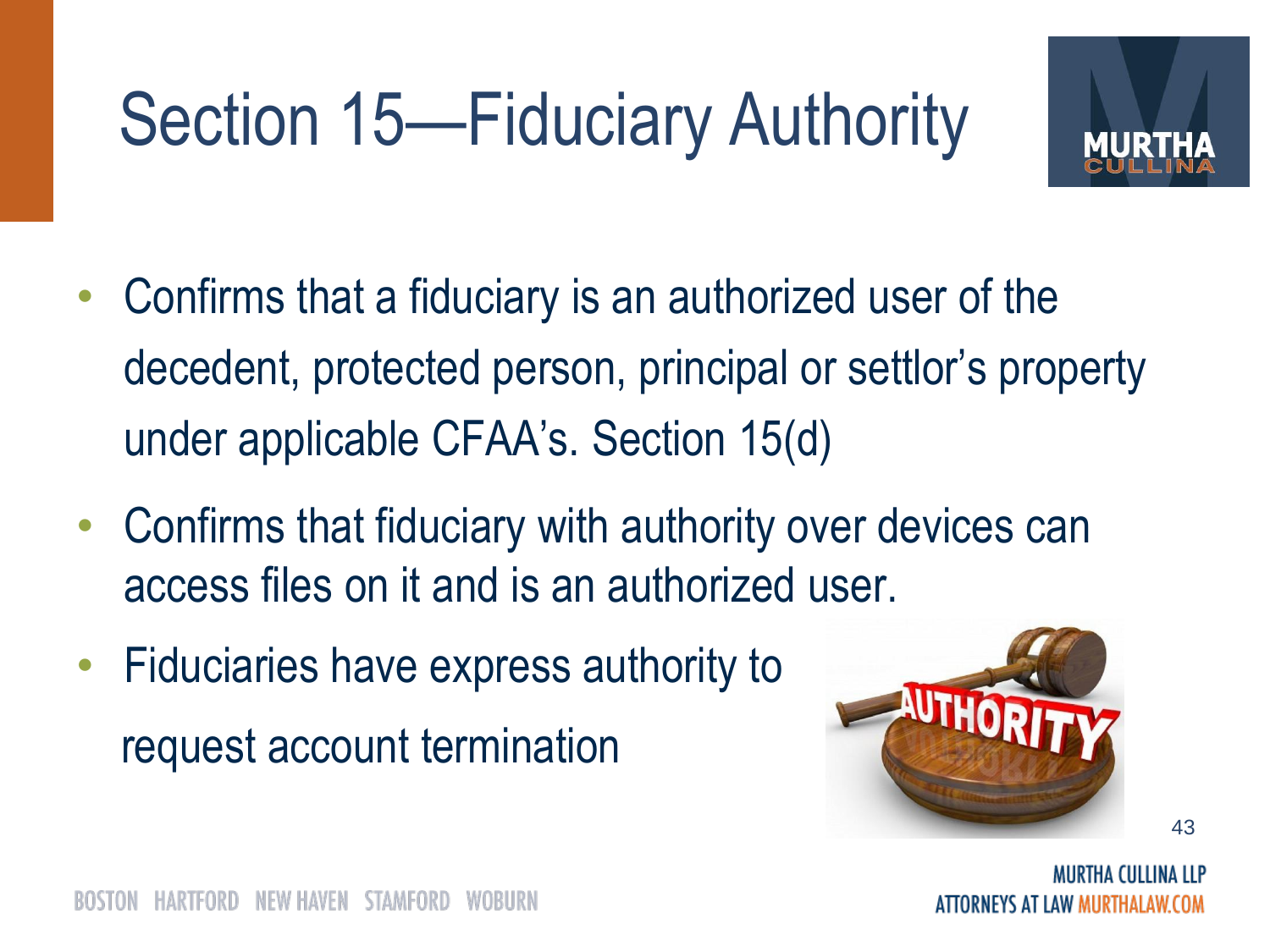## Section 15—Fiduciary Authority

Subsection 15(e) confirms that the fiduciary is authorized to access digital assets stored on devices, such as computers or smartphones, avoiding violations of state or federal laws on unauthorized computer access.

![](_page_43_Picture_2.jpeg)

Custodians may disclose account information to fiduciary when the information is required to close accounts used to access licensed digital assets. 15(f)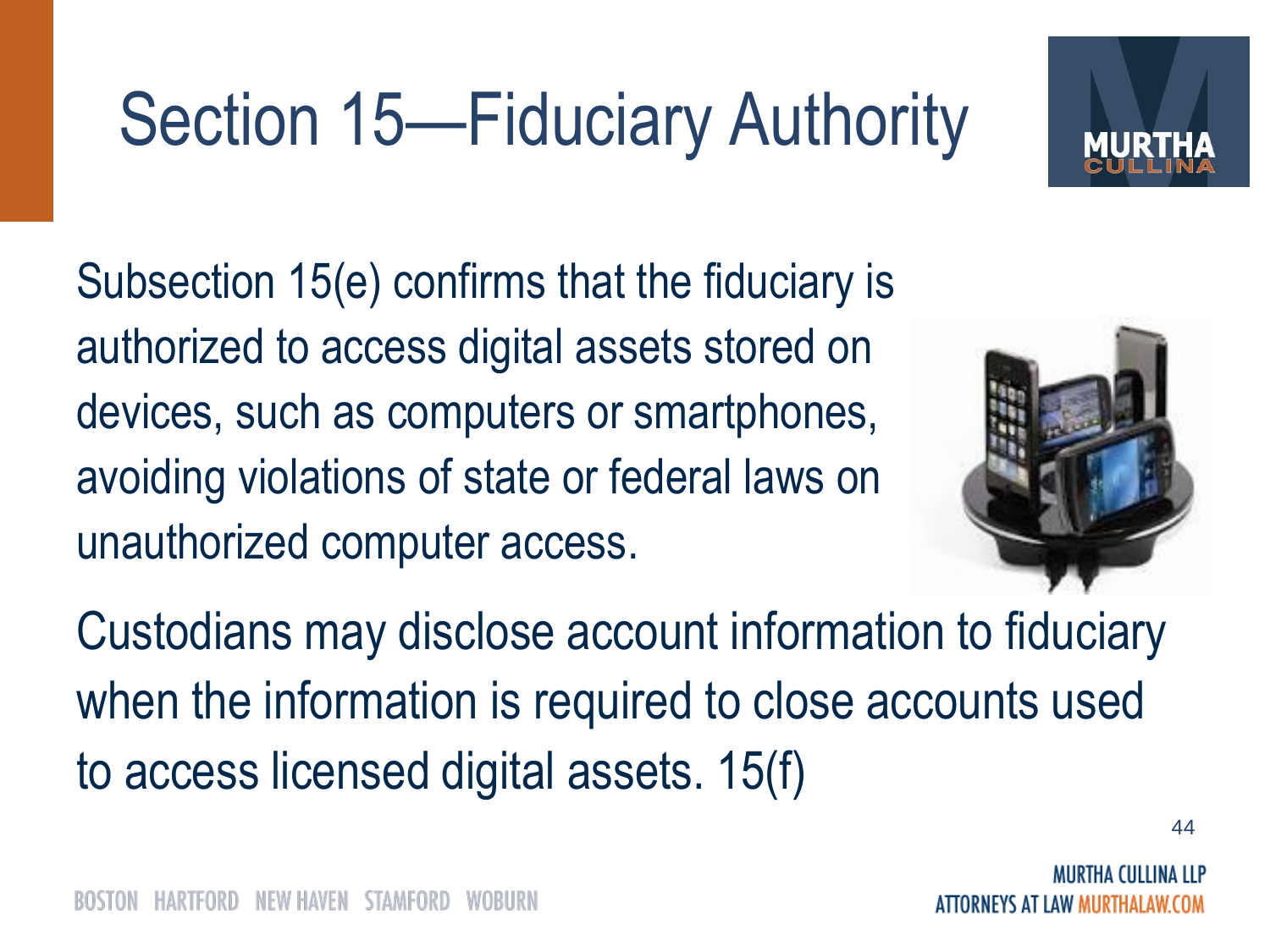# Section 16—Compliance and **Immunity**

![](_page_44_Picture_1.jpeg)

- If fiduciary has access under Revised UFADAA and substantiates authority as specified, custodian must comply with the fiduciary's request for disclosure of the digital asset within 60 days.
- Revised UFADAA thereby mandates what the SCA merely permits if the request is for EC Content.
- Recently a California appellate court held that state law can mandate the disclosure of Electronic Communications: *Negro vs. Navalimpianti USA, Inc., et al.*
- In exchange, Section 16(f) immunizes a custodian who complies with the request.

![](_page_44_Picture_6.jpeg)

MIIRTHA (IIIIINA IIP ORNEYS AT LAW MURTHALAW.COM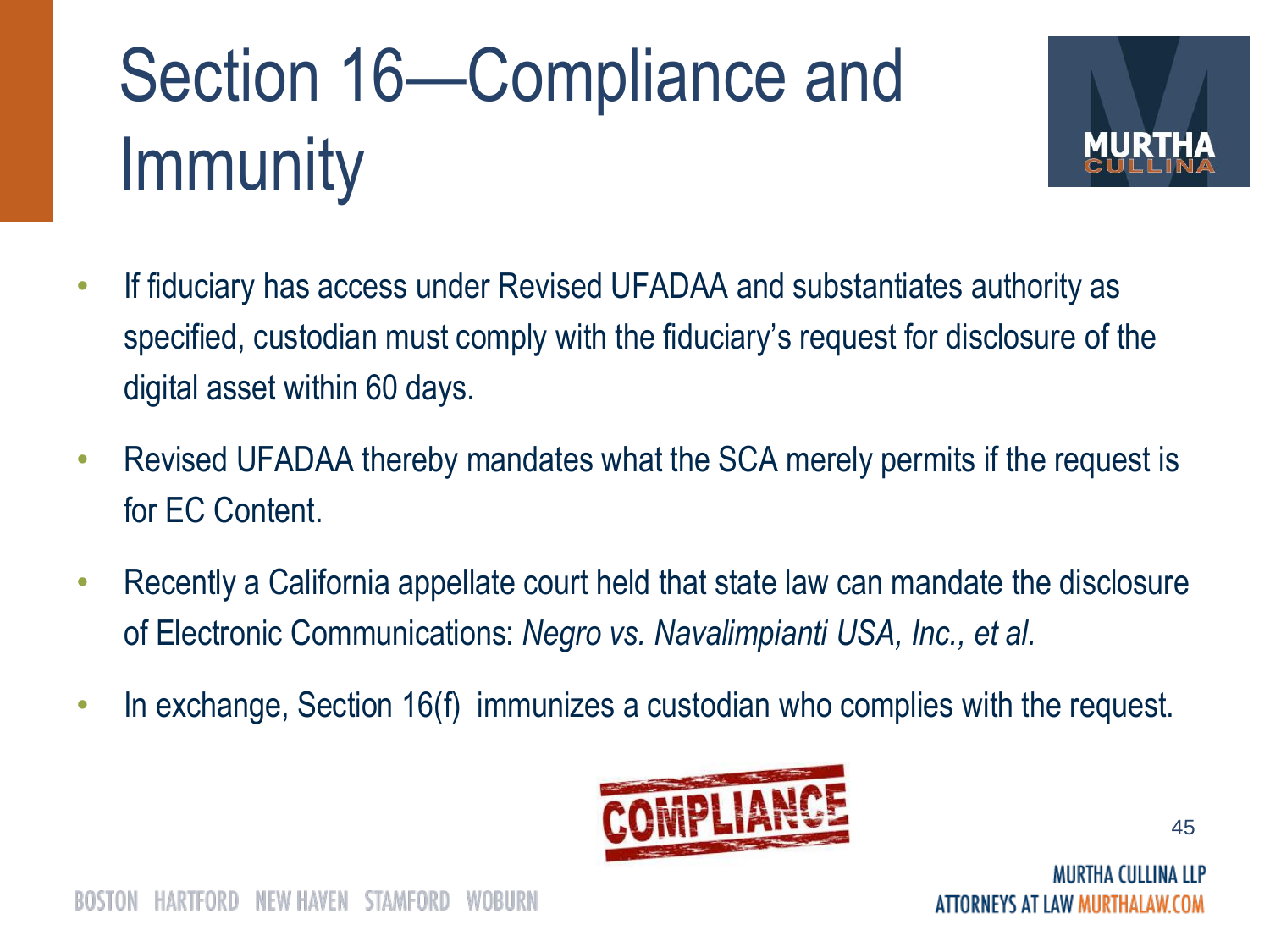![](_page_45_Picture_0.jpeg)

![](_page_45_Picture_1.jpeg)

Both the ACLU and the Center for Democracy and Technology have indicated they approve of Revised UFADAA's approach to access from a

privacy perspective.

![](_page_45_Picture_4.jpeg)

46

MIIRTHA (IIITINA ITP ATTORNEYS AT LAW MURTHALAW.COM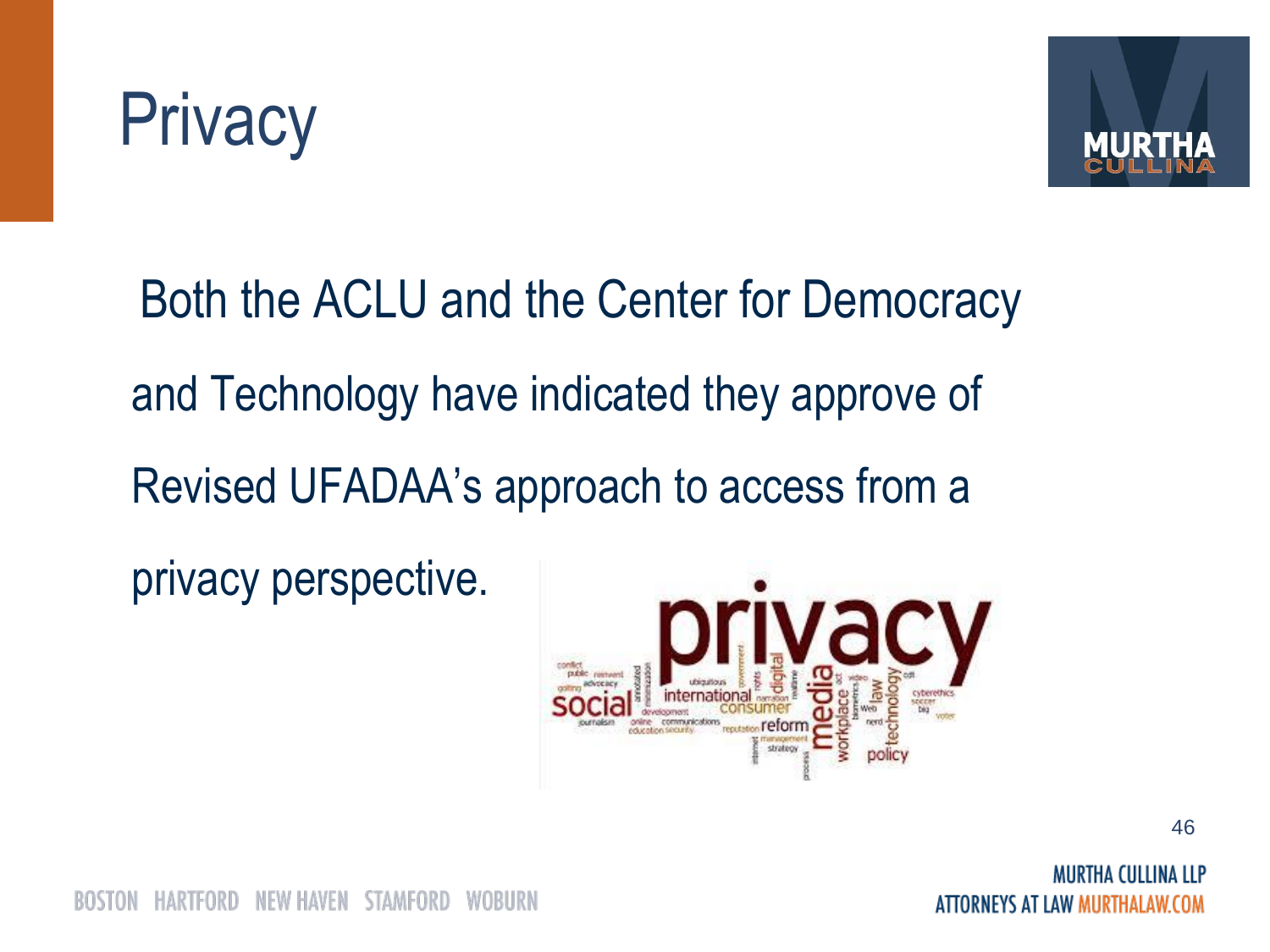## Importance of Planning

![](_page_46_Picture_1.jpeg)

- Prevent Financial Loss to Estate
- Avoid Losing the Deceased's Story
- Protect Secrets from Being Revealed
- Avoid identity theft

![](_page_46_Picture_6.jpeg)

• Make things easier for families and fiduciaries when clients die or become disabled I'm sorry

![](_page_46_Picture_8.jpeg)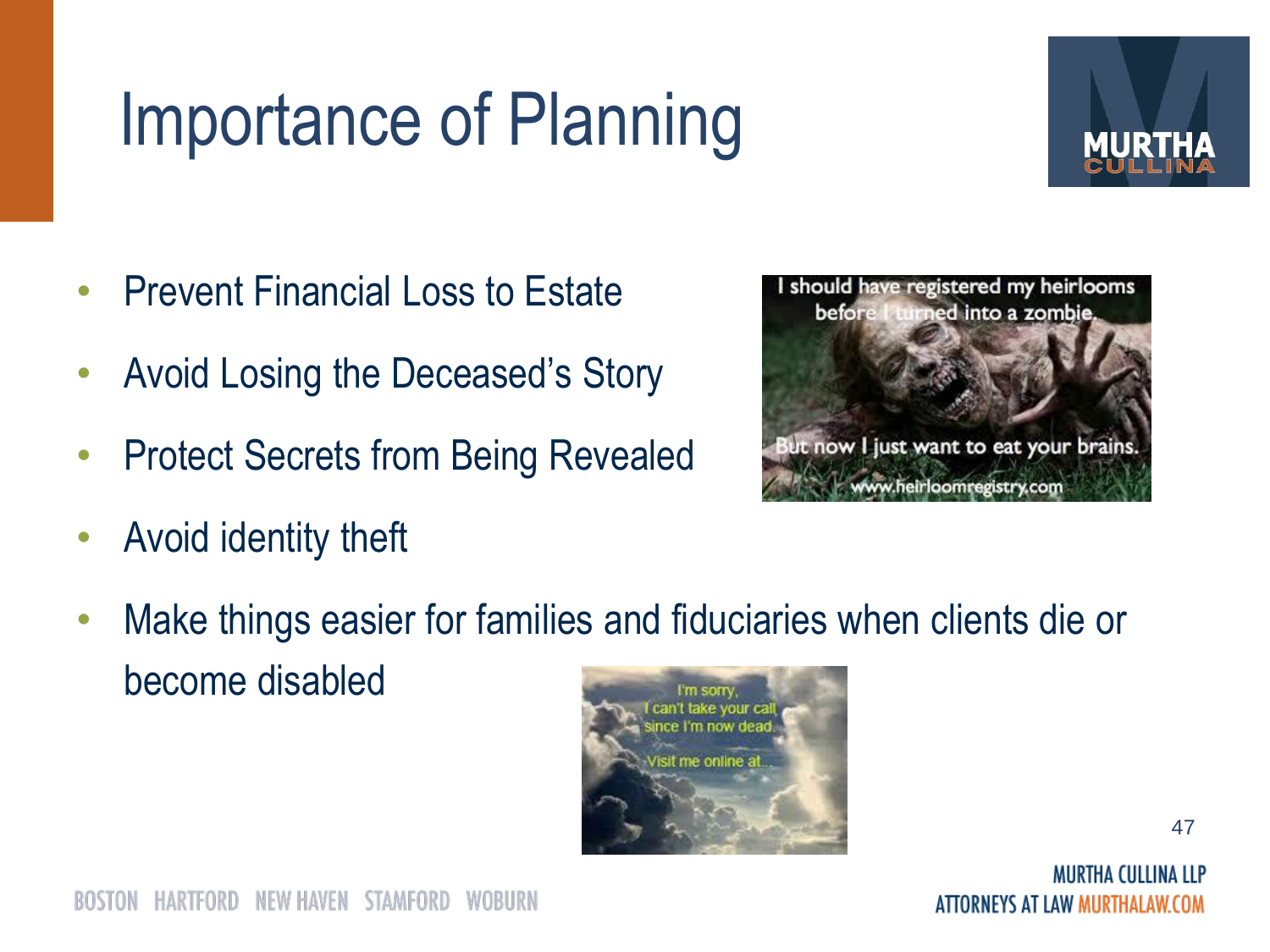## Mechanics of Planning

![](_page_47_Picture_1.jpeg)

- Client discussion and inventory
- Digital Asset Authorization and Consent Form
- Commercial DEP Services –see Digital Beyond list
- Online account succession and authorization—Online Tool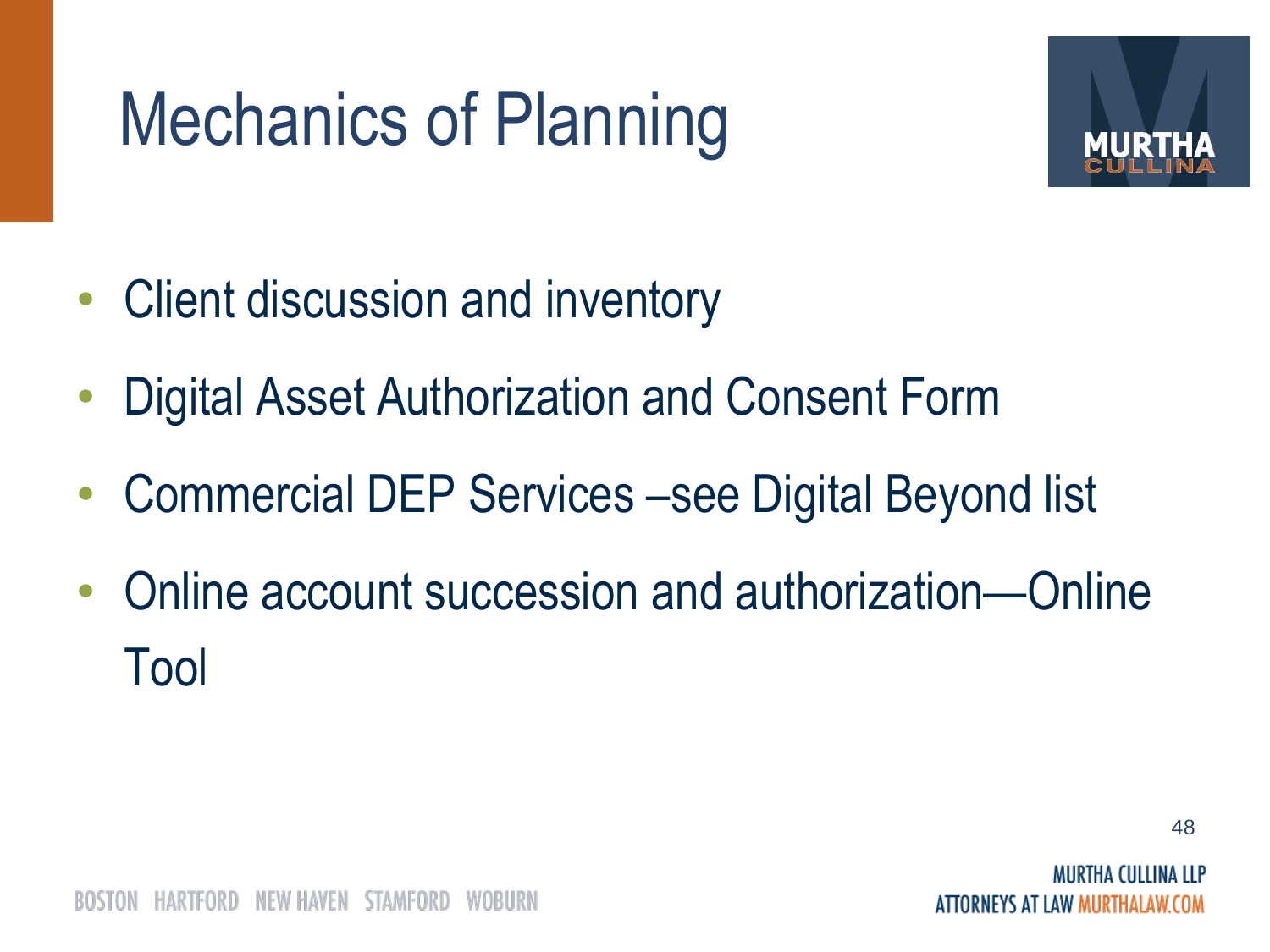## Virtual Currencies- a side note

![](_page_48_Picture_1.jpeg)

- In IRS Notice 2014-21, the IRS determined that convertible virtual currencies (like Bitcoin) are *property*, not currency.
- There are over 600 convertible virtual currencies in use, and there are over \$3.3 billion worth of bitcoins, alone, in circulation today
- The American Red Cross, the United Way, Greenpeace, and other charities accept donated bitcoins (and other virtual currencies)
- After the November 2013 typhoon that damaged the Philippines, players of the video game EVE Online donated over \$190,000 in video game virtual currency to the Red Cross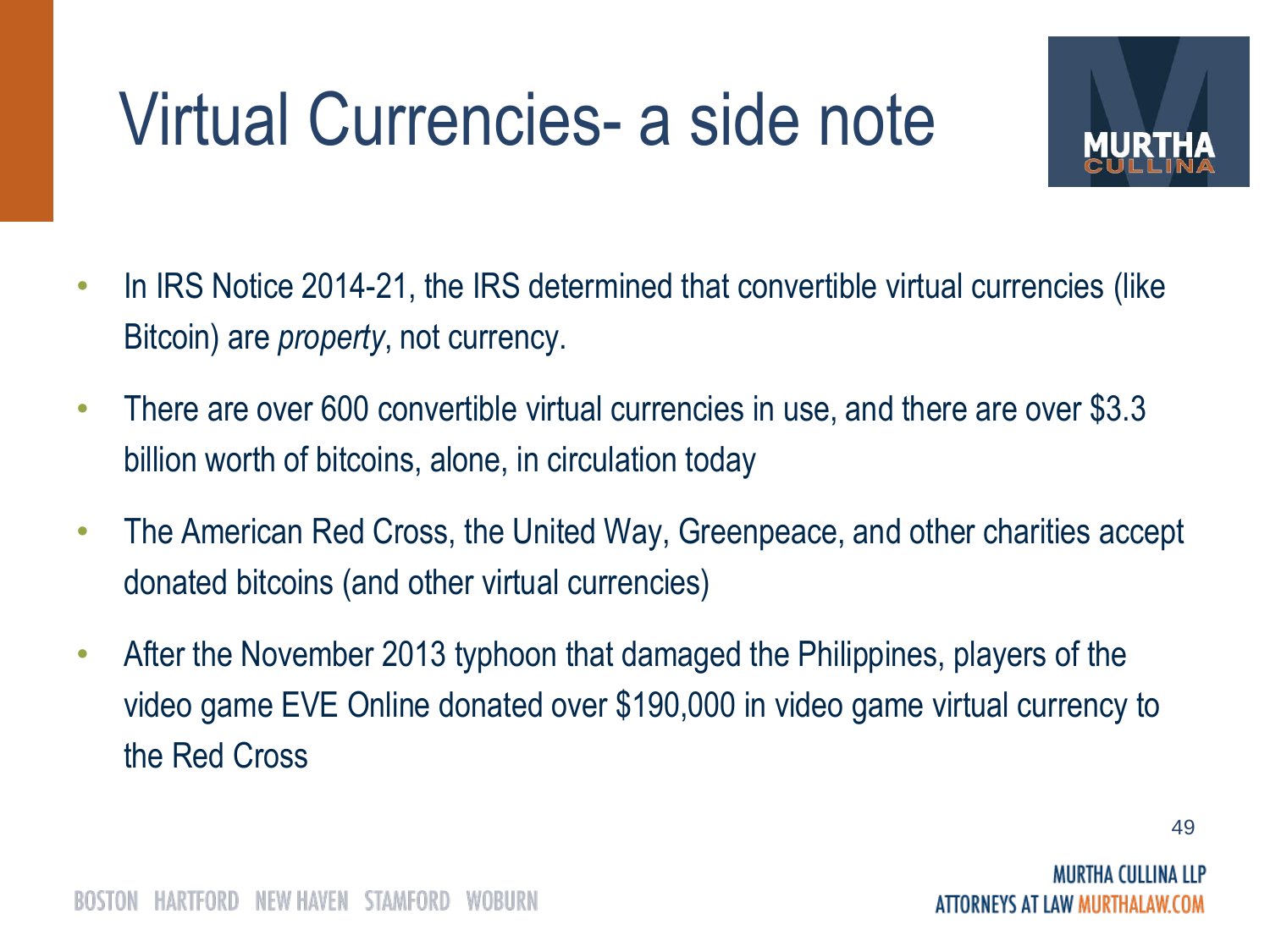## Virtual Currencies as donations

![](_page_49_Picture_1.jpeg)

- If charitable donor "mines" the bitcoins, treated as OI property (deduct at cost basis up to the 50% AGI limitation if a public charity, not an attractive charitable gift).
- If donor did not "mine" bitcoins, treated as CG property
	- $\circ$  If bitcoins held long-term, deductible at full FMV with no tax on the appreciation, up to the 30% AGI limitation if it's a public charity (an attractive charitable gift);
	- $\circ$  If bitcoins held short-term, deductible at the lesser of cost basis (generally not attractive if low basis) or FMV, up to the 50% AGI limitation if it's a public charity.
	- $\circ$  IRS Form 8283 is required if you make charitable gifts of bitcoins over \$500.
	- $\circ$  If donor makes charitable gifts using bitcoins totaling over \$5,000 in one calendar year, a qualified appraisal is required.